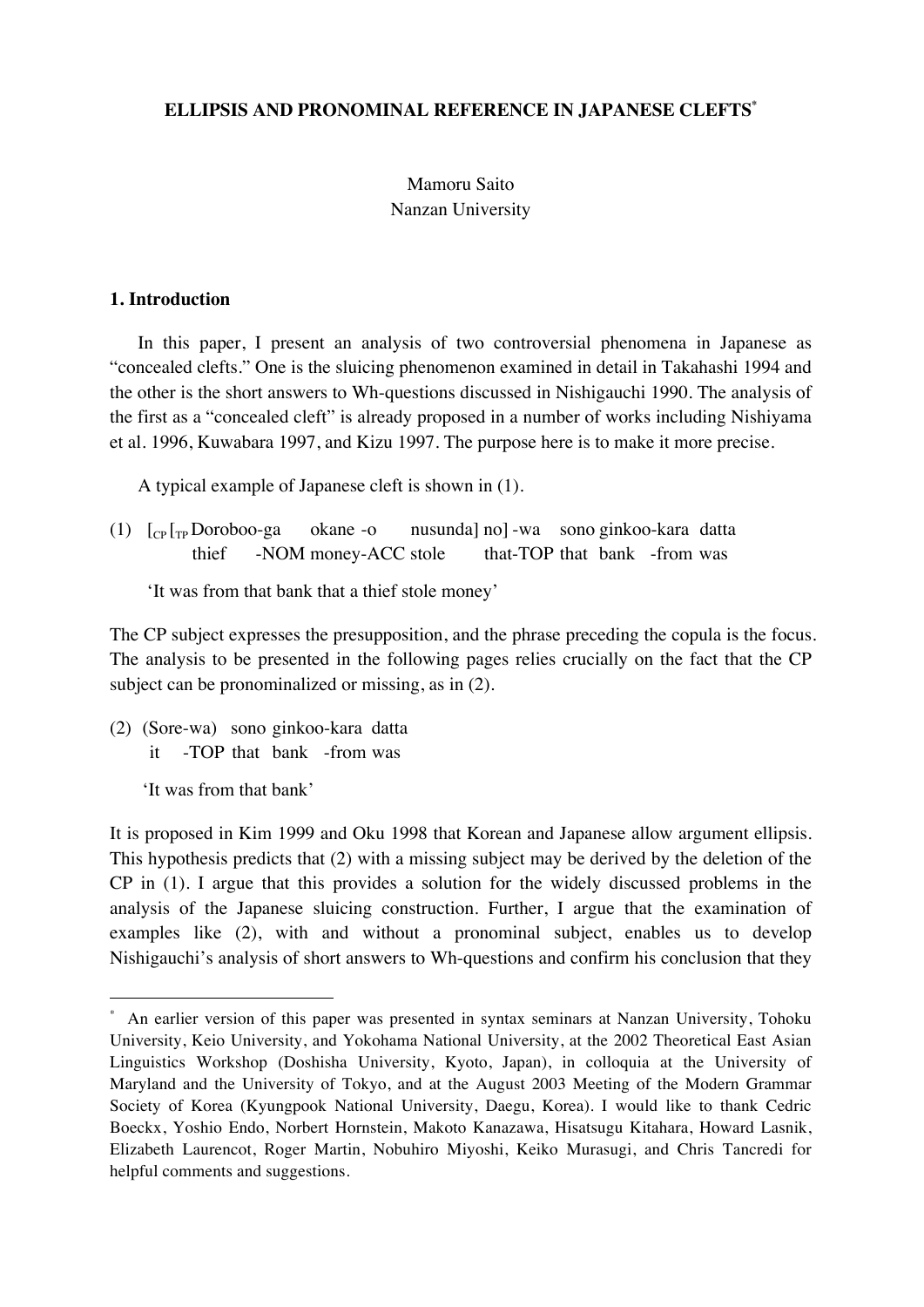are constrained by Subjacency.

In the following section, I briefly go over the basic properties of Japanese clefts, introducing the analysis proposed in Hoji 1990 and Murasugi 1991. Then, in Section 3, I discuss the problems associated with the Japanese sluicing construction and present an alternative to Takahashi's 1994 analysis, adopting Kim and Oku's argument ellipsis hypothesis. In Section 4, I first consider a simple, straightforward analysis of short answers as concealed clefts. Then, I make the analysis more precise and discuss its implications. Section 5 concludes the paper.

# **2. The Basis Properties of Japanese Clefts**

# **2.1. Subjacency Effects in Clefts**

It is noted in Hoji 1990 that Japanese clefts have different properties depending on whether the focused phrase is a bare NP, as in (3a), or an NP accompanied by a Case marker or a postposition, as in (3b).

(3) a.  $[_{CP}$  ……… no ]-wa NP da -TOP is b.  $[$ <sub>CP</sub> ……… no]-wa NP-Case/postposition da -TOP is

For example, Subjacency effects are observed with clefts of the form in (3b) but not with those of the form in  $(3a)$ .  $(4a-b)$  illustrate this contrast.<sup>1</sup>

(4) a.  $\left[_{CP}\right]_{NP}e_i$  okane -o nusunda doroboo]-ga kinoo taihosareta no]-wa money-ACC stole thief -NOM yesterday arrested-was -TOP sono ginkoo<sub>i</sub> da that bank is 'It is that bank<sub>i</sub> that [the thief that stole money  $e_i$ ] was arrested yesterday'  $b.*|_{CP}|_{NP} e_i$  okane -o nusunda doroboo]-ga kinoo taihosareta no]-wa money-ACC stole thief -NOM yesterday arrested-was -TOP sono ginkoo-kara<sub>i</sub> da that bank -from is

'It is from that bank<sub>i</sub> that [the thief that stole money  $e_i$ ] was arrested yesterday'

 <sup>1</sup> The "translations" in single quotes in (4) and many examples to follow are provided to show the rough structures of the sentences, and not meant to be the correct translations.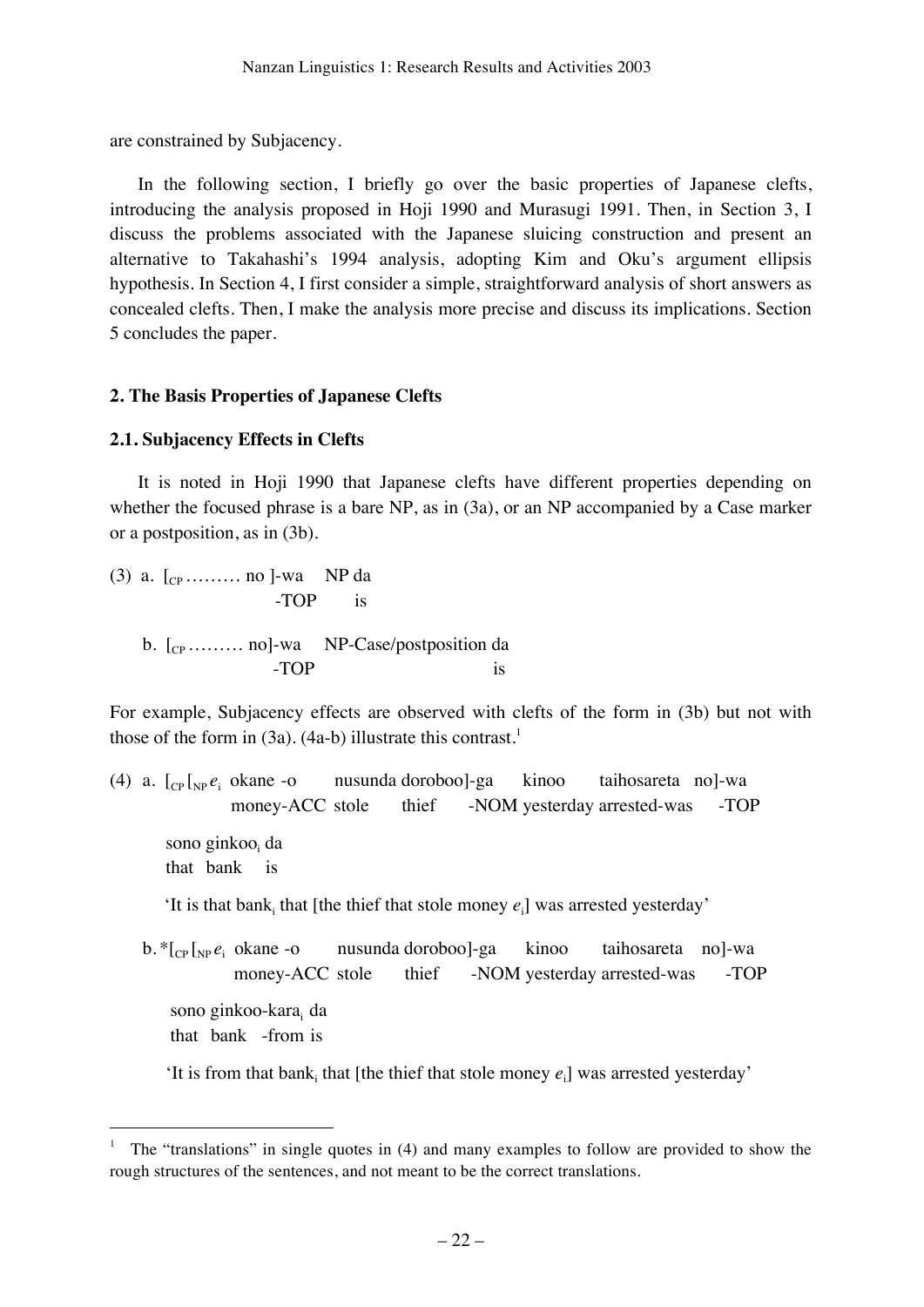A bare NP, *sono ginkoo* 'that bank', appears in the focus position in (4a) whereas a PP, *sono ginkoo kara* 'from that bank', is put in focus in (4b).

NPs with Case markers show the same patterns as PPs in this respect. The focus, *hon-o (sansatu)* 'book-ACC (three-volumes)', is clefted out of a complement CP in (5a) and out of a complex NP in  $(5b)$ .<sup>2</sup>

(5) a.  $\left[\begin{matrix}C_{\text{P}} \end{matrix}\right]_{\text{TP}}$ Hanako-ga  $\left[\begin{matrix}C_{\text{P}} \end{matrix}\right]_{\text{T} \text{R} \text{roo-ga}}$   $e_i$  kaita to motteiru no -NOM -NOM wrote that think -TOP hon -o  $(sansatu)_i$  da book-ACC 3-volume is 'It is three books<sub>i</sub> that Hanako thinks that Taroo wrote  $e_i$ ' b. \* [<sub>CP</sub> [<sub>TP</sub> Hanako-ga [<sub>NP</sub> *e*<sub>i</sub> kaita hito] -ni atta] no]-wa -NOM wrote person-DAT met -TOP hon -o  $(sansatu)$ <sub>i</sub> da

book-ACC 3-volume is

'It is three books<sub>i</sub> that Hanako met the person who wrote  $e_i$ '

For the absence of Subjacency effects with bare NP clefts, Hoji 1990 hypothesizes that the gap can be *pro* and hence that the construction need not involve movement. On the other hand, he proposes that when the focus is a PP or an NP with a Case marker, empty-operator movement is required, as in (6), in order to license the postposition or Case of the focused item.

(6)  $\left[\begin{array}{ccc}C & C \ C \end{array} \right]$   $\left[\begin{array}{ccc}C & C \ D \end{array} \right]$   $\left[\begin{array}{ccc}C & C \ D \end{array} \right]$   $\left[\begin{array}{ccc}C & C \ D \end{array} \right]$   $\left[\begin{array}{ccc}C & C \ D \end{array} \right]$   $\left[\begin{array}{ccc}C & C \ D \end{array} \right]$   $\left[\begin{array}{ccc}C & C \ D \end{array} \right]$   $\left[\begin{array}{ccc}C & C \ D \end{array} \right]$   $\left[\begin{array}{ccc}C & C \ D \end$ -TOP is

This accounts for the Subjacency effects in (4b) and (5b).

A more detailed analysis along this line is provided in Murasugi 1991. She first points out that *no*, which heads the subject phrase, is ambiguous between a C and an N. When it is an N, it can simply nominalize a clause as in (7a), or be a pronoun roughly corresponding to *one* in English, as in (7b).

(7) a. Hanako-wa  $\left[\begin{matrix}N_P & \end{matrix}\right]$  Taroo-ga nigeru no]-o mita -TOP -NOM run away N -ACC saw

'Hanako saw Taroo run away'

 <sup>2 (5</sup>a) is awkward for many without the numeral quantifier *sansatu* 'three-volumes'. See Koizumi 1995 for a detailed discussion of this phenomenon.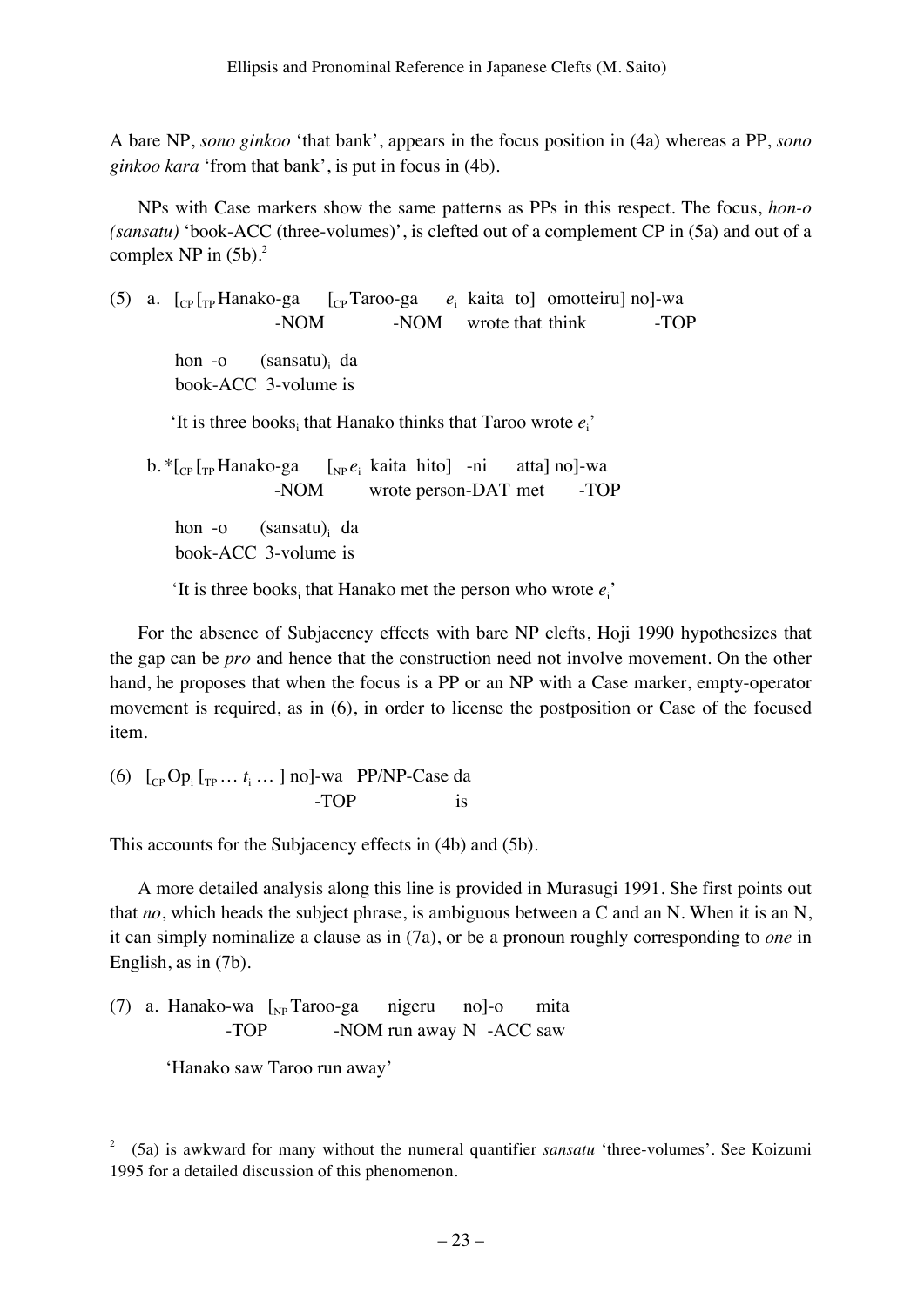b.  $\lceil_{NP} Akai \rceil$ -o kudasai red one-ACC give-me 'Give me a red one'

Given this, nothing prevents a bare NP cleft from having the structure in (8).

(8)  $NP_1$ -wa  $NP_2$  da -TOP is 'NP<sub>1</sub> is NP<sub>2</sub>' or 'As for NP<sub>1</sub>, it is NP<sub>2</sub>'

That is, a bare NP cleft may be a cleft sentence with a postposition or Case marker omitted, but it can also have an alternative structure and need not be a cleft sentence after all.

Murasugi 1991 focuses on one of the salient readings of (8), that is, the identity interpretation  $NP_1 = NP_2$ . This is possible with "bare NP clefts" when *no* is interpreted as a pronoun. (9a) is a clear example with this reading.

(9) a.  $\int_{NP} \int_{TP}$  Taroo-ga  $e_i$  mottekita] no<sub>i</sub>]-wa kore da -NOM brought one-TOP this is

'The one that Taroo brought is this'

b.  $\int_{NP} \int_{TP}$  Taroo-ga  $e_i$  mottekita] no<sub>i</sub>]-ga itiban oisikatta -NOM brought one-NOM most delicious-was

'The one that Taroo brought was the most delicious'

As shown in (9b), the pronoun *no* can be modified by a relative clause. Since the subject in (9a) should be able to receive the same interpretation as that in (9b), it is not surprising that the construal of (9a) as an identity statement is possible. And the absence of Subjacency effects is predicted straightforwardly under this interpretation. It is shown in Perlmutter 1972 that the gap in Japanese relative clauses can be *pro*, hence Japanese relativization exhibits no Subjacency effects. The following example confirms this point: $3$ 

 $(10)$   $\left[\text{TP} \left[\text{NP} \, \text{pro}_i \right]$  okane -o nusunda doroboo]-ga kinoo taihosareta ] ginkoo. money-ACC stole thief -NOM yesterday arrested-was bank

'the bank that [the thief who stole money from there] was arrested yesterday'

(i)  $\left[\int_{NP} \left[\int_{TP} \left[\int_{TP} e_i e_i \right] \right] \right]$ yoohuku $_i$ ]-ga ]-ga yogoreteiru] sinsi<sub>i</sub>] wearing-is suit -NOM dirty-is gentleman

<sup>&</sup>lt;sup>3</sup> The observation that Japanese relativization lacks Subjacency effects is originally due to Kuno 1973. One of his celebrated examples is shown in (i).

<sup>&#</sup>x27;the gentleman<sub>i</sub> who the suit that he<sub>i</sub> is wearing is dirty'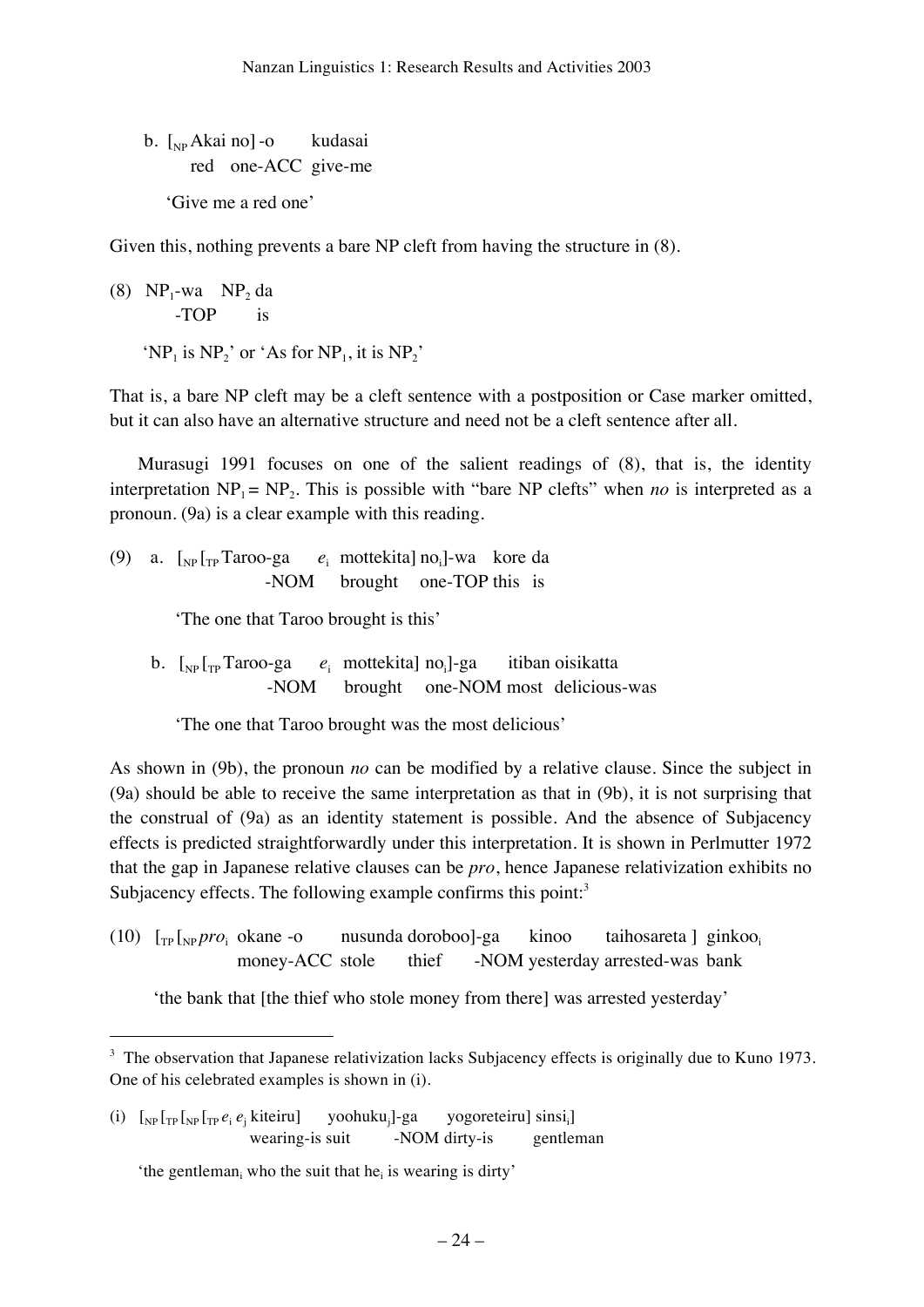Thus, when a "bare NP cleft" receives an identity interpretation, the absence of Subjacency effects follows from the nature of Japanese relative clauses.

Sentences of the form in (8) can actually have a wide range of interpretations, besides the identity reading, as illustrated in (11).

(11) a. Sinbun -wa tukue-no ue da newspaper-TOP desk -GEN top is

'The newspaper is on the desk'

 b. Taroo-no syohyoo-wa huransugo-no hon da -GEN review -TOP French -GEN book is

'As for Taroo's review, it is (on) a book in French.

In these cases, no gap is required within  $NP_1$ . Hence, it is reasonable to suppose that when there is a gap, it can be *pro*. Thus, the absence of Subjacency effects in "bare NP clefts" is predicted as long as they can have the structure in (8) or its subcase in (12).

 $(12)$   $\left[\int_{NP}\left[T_{P}\ldots pro\ldots\right]$  no]-wa NP da -TOP is

The Subjacency effects observed in clefts with a PP or a Case-marked NP in the focus position imply that it is more difficult to interpret sentences of the form in (13).4

(13) NP-wa NP-Case/postposition da -TOP is

This is clear in the case of the identity interpretation. For example, (14) simply cannot be interpreted as an identity statement.

(14) \*Sono ginkoo-wa Tookyoo Ginkoo-kara da that bank -TOP -from is

'That bank is (=) from the Bank of Tokyo'

Hence, Murasugi 1991 concludes that clefts with a PP or a Case-marked NP in focus must have CP subjects. Following Hoji 1990, she assumes that the postposition/Case-marker in the focused phrase needs to be licensed by virtue of coindexation with an empty operator in CP Spec. The representation of the ungrammatical (4b) is then as in (15).

 $\frac{1}{4}$ <sup>4</sup> There are grammatical examples of the form in  $(13)$ . I will come back to them directly.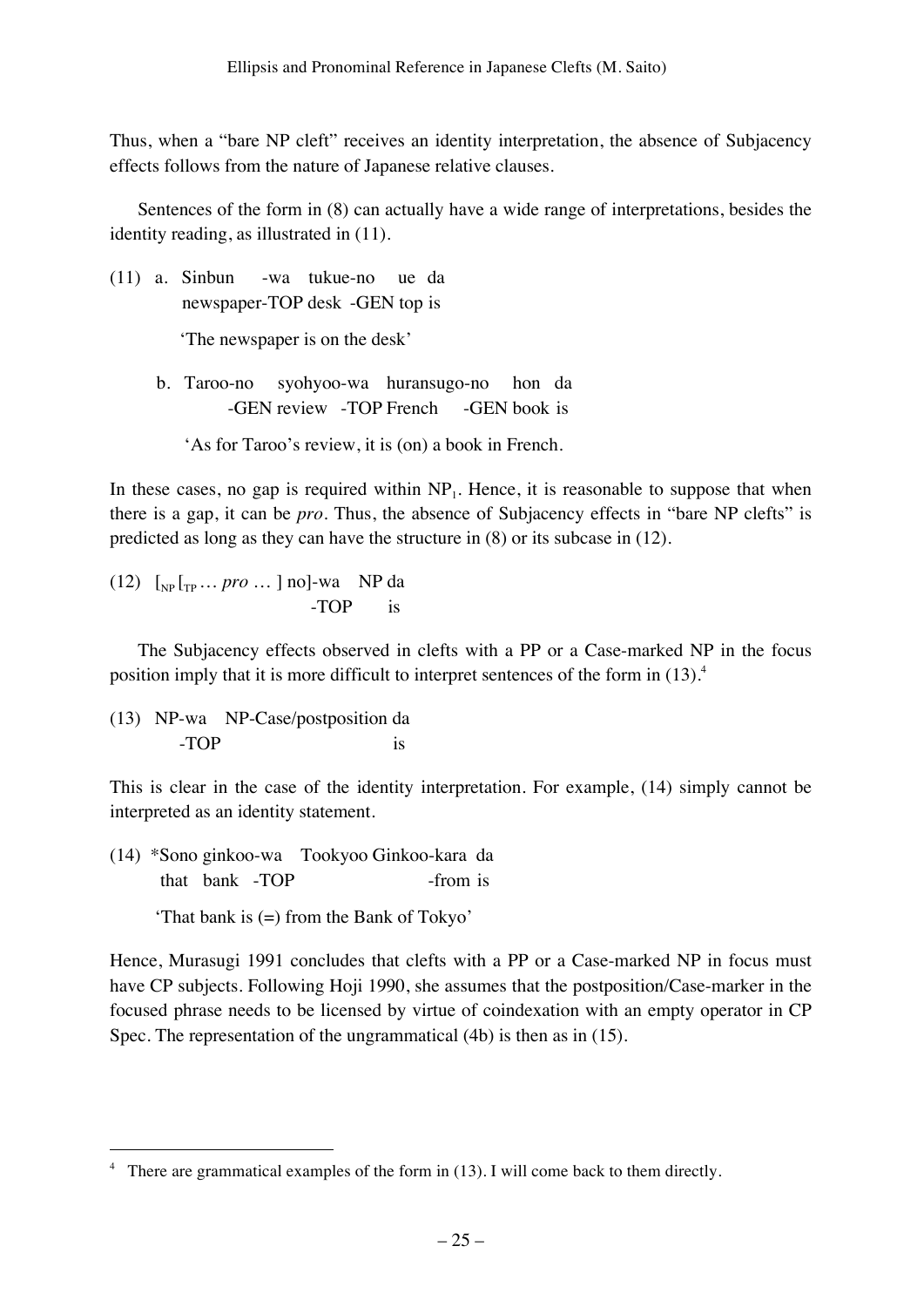$(15)$   $*$  [<sub>CP</sub> Op<sub>i</sub> [<sub>TP</sub> [<sub>NP</sub>  $t_i$ nusunda doroboo]-ga kinoo taihosareta] no] -wa money-ACC stole thief -NOM yesterday arrested-was that-TOP sono ginkoo-kara<sub>i</sub> da that bank -from is

#### **2.2. Multiple Foci and Pronominal Subjects**

Before I conclude this section, I would like to discuss two further properties of Japanese clefts. First, as discussed in detail in Koizumi 1995, Japanese clefts can have multiple foci. Typical examples are given in (16).

(16) a. **[**[Taroo-ga  $e_i e_i$  watasita] no] -wa Hanako-ni hon -o  $(sansatu)$ <sub>i</sub> da -NOM handed that-TOP -DAT book-ACC 3-volume is

'It is [three books to Hanako] that Taroo handed'

b. [[Taroo-ga  $e_i e_i$  watasita] no] -wa dare-ni<sub>i</sub> nani -oj desu ka -NOM handed that-TOP who-DAT what-ACC is Q

'[What to whom] is it that Taroo handed'

In this case, the focused items cannot be bare NPs, as shown in  $(17)$ .

(17) \*<sup>[[Taroo-ga]</sup> watasita] no]-wa dare $(-ni)$ <sub>i</sub> nani<sub>j</sub> desu ka -NOM handed -TOP who -DAT what is Q

This is consistent with the previous discussion since there seems to be no way to interpret sentences of the following form:

(18)  $NP_1$ -wa  $NP_2$ ,  $NP_3$  da -TOP is 'NP<sub>1</sub> is NP<sub>2</sub>, NP<sub>3</sub>' or 'As for NP<sub>1</sub>, it is NP<sub>2</sub>, NP<sub>3</sub>'

(19) is in fact totally out.

(19) \*Hanako-wa sono hito, Taroo-no kodomo desu -TOP that person -GEN child is

'Hanako is that person, Taroo's child'

The second point that I would like to discuss is that sentences of the form in (13) are allowed at least in some limited contexts. For example, (20a-b), which have the form 'NP-wa PP da', are perfectly grammatical: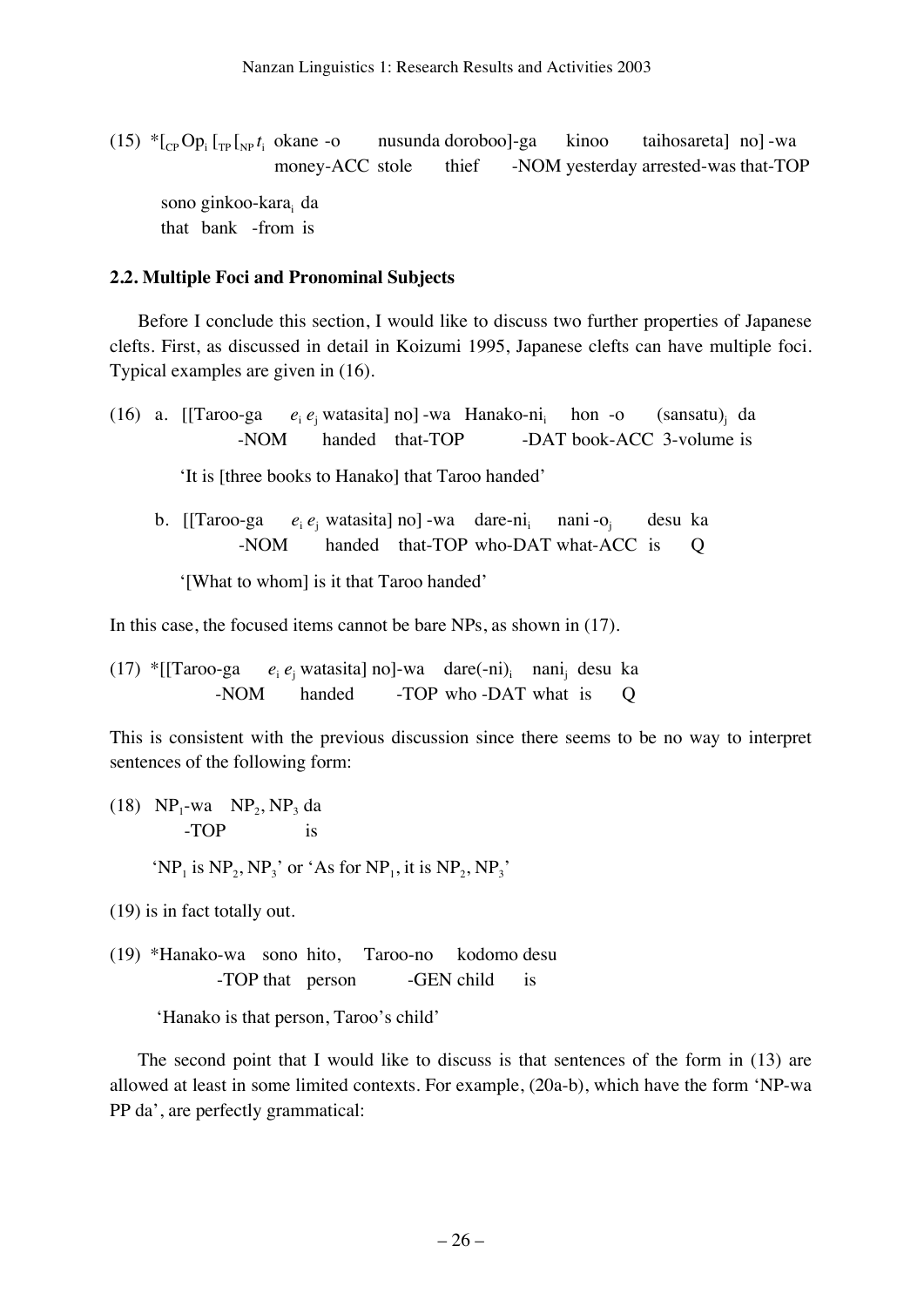- (20) a. Syukudai -wa 235-peezi-made da homework-TOP -page -up to is 'The homework is up to p. 235'
	- b. Kaigi -wa ku-zi -kara da meeting-TOP 9 -hour-from is

'The meeting is from 9 o'clock'

Thus, the fact is not that examples of the form in (13) are disallowed in general but that the examples in (4b) and (5b) somehow resist this structure.

Among the examples of the form in (13), the most interesting for our purpose here are those in which the subject NP is a pronoun that stands for a CP or refers to an event. An example of this kind is shown in  $(21B')$ .<sup>5</sup>

(21) A: Ginkoo-kara genkin-ga nusumareta rasii bank -from cash -NOM stolen-was seem

'It seems that cash was stolen from a bank'

 $B: \quad [C_{CP}Op_i]_{TP}t_i$ nusumareta] no]-wa Tookyoo Ginkoo-kara desu ka cash -NOM stolen-was -TOP -from is O

'Is it from the Bank of Tokyo that cash was stolen'

 B': (Sore-wa) Tookyoo Ginkoo-kara desu ka it -TOP -from is Q

'Is it from the Bank of Tokyo'

(21B) is a cleft sentence and is a natural sequel to the utterance in (21A). (21B'), which is also a natural sequel to (21A), has the pronoun *sore* 'it' in the subject position. As it can express the same meaning as (21B), the CP subject is apparently pronominalized, and as a result the example has the structure in (13).

(21B') has a PP in the focus position. A similar example can be constructed with a Casemarked NP, as shown in (22B').

(22) A: (Sono toki,) Yamada-sensei-ga dareka -o suisensita rasii that time -Prof. -NOM someone-ACC recommended seem 'It seems that Prof. Yamada recommended someone (at that point)'

 <sup>5</sup> See Takahashi 1994 for additional similar examples.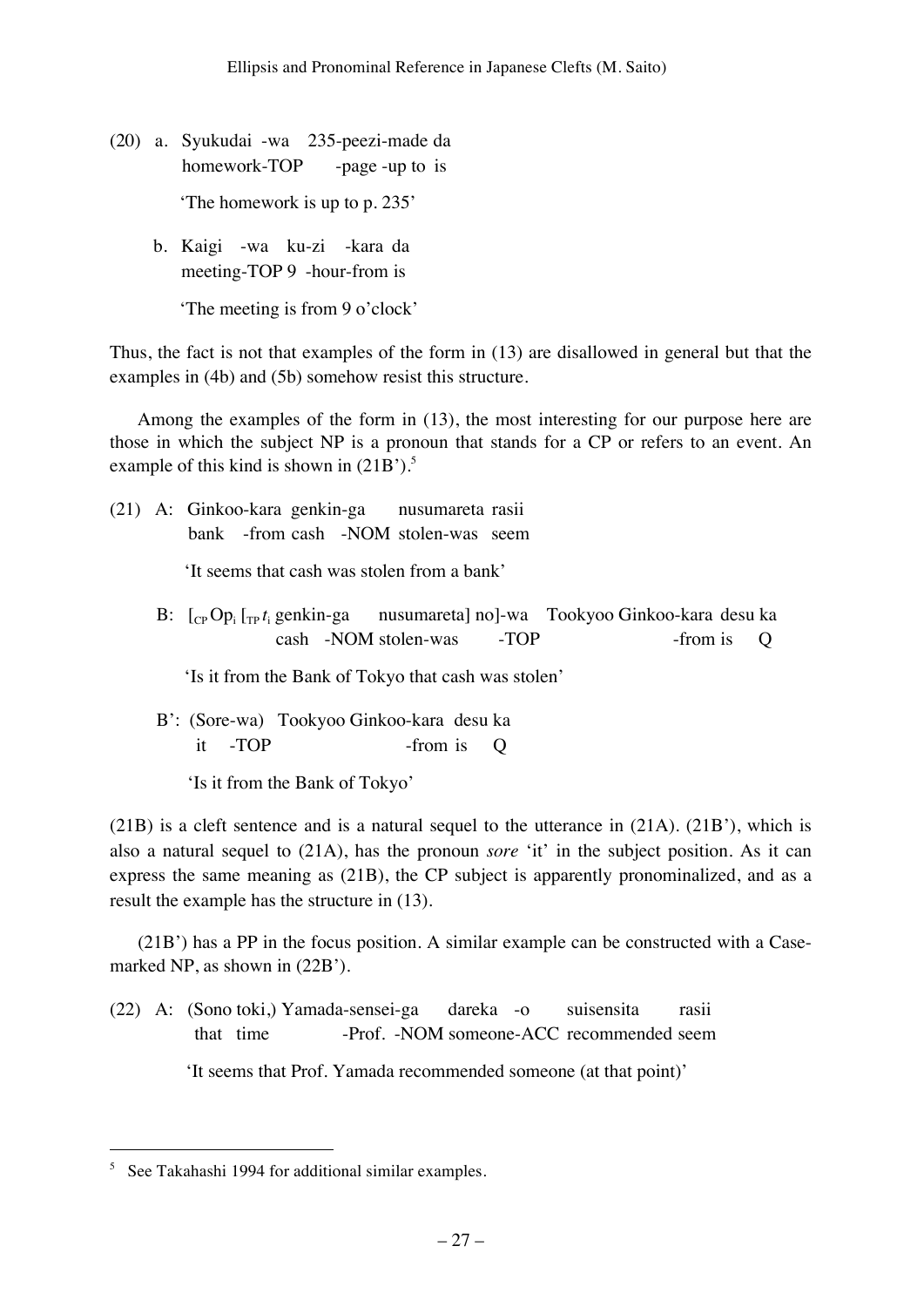- B:  $\lbrack_{\text{CP}}$  Yamada-sensei-ga *e* suisensita no] -wa John-o daroo ka, -Prof. -NOM recommended that-TOP -ACC it would be O soretomo Bill-o daroo ka or -ACC it would be Q 'Would it be John (ACC) or would it be Bill (ACC) that Prof. Yamada recommended' B': (Sore-wa) John-o daroo ka, soretomo Bill-o daroo ka
- it -TOP -ACC will-be Q or -ACC will-be Q 'Would it be John (ACC) or would it be Bill (ACC)'

Again, (22B) is a cleft sentence, and the subject CP is apparently pronominalized in (22B').

An interesting property of sentences like (21B') and (22B') is that they are grammatical even when the corresponding cleft sentences are ruled out by Subjacency. Thus, (23B') contrasts sharply with (23B).

(23) A: Kinoo  $\int_{NP}$ dokoka -no ginkoo-kara genkin-ga nusumareta to yuu yesterday somewhere-GEN bank -from cash -NOM stolen-was that nyuusu]-o kikimasita news -ACC heard

'I heard the news yesterday that cash was stolen from a bank somewhere'

 $B:$  \* $\left[\right]_{CP}$  Op<sub>i</sub> $\left[\right]_{TP}$  kinoo  $\int_{NP} t_i$  genkin-ga nusumareta to yuu nyuusu]-o yesterday cash -NOM stolen-was that news -ACC kiita] no]-wa Tookyoo Ginkoo-kara; desyoo heard -TOP -from must-be

 'It must be from the Bank of Tokyo that you heard the news yesterday that cash was stolen'

 B': (Sore-wa) Tookyoo Ginkoo-kara desyoo it -TOP -from must-be

'It must be from the Bank of Tokyo'

The cleft sentence (23B) is ruled out by Subjacency. On the other hand, (23B') is fine with the same interpretation. This is not surprising, especially because pronominal coreference is deep anaphora in the sense of Hankamer and Sag 1976. It also confirms that Subjacency is a syntactic constraint on movement. I will capitalize on the contrast between (23B) and (23B') in the discussion of short answers to Wh-questions in Section 4.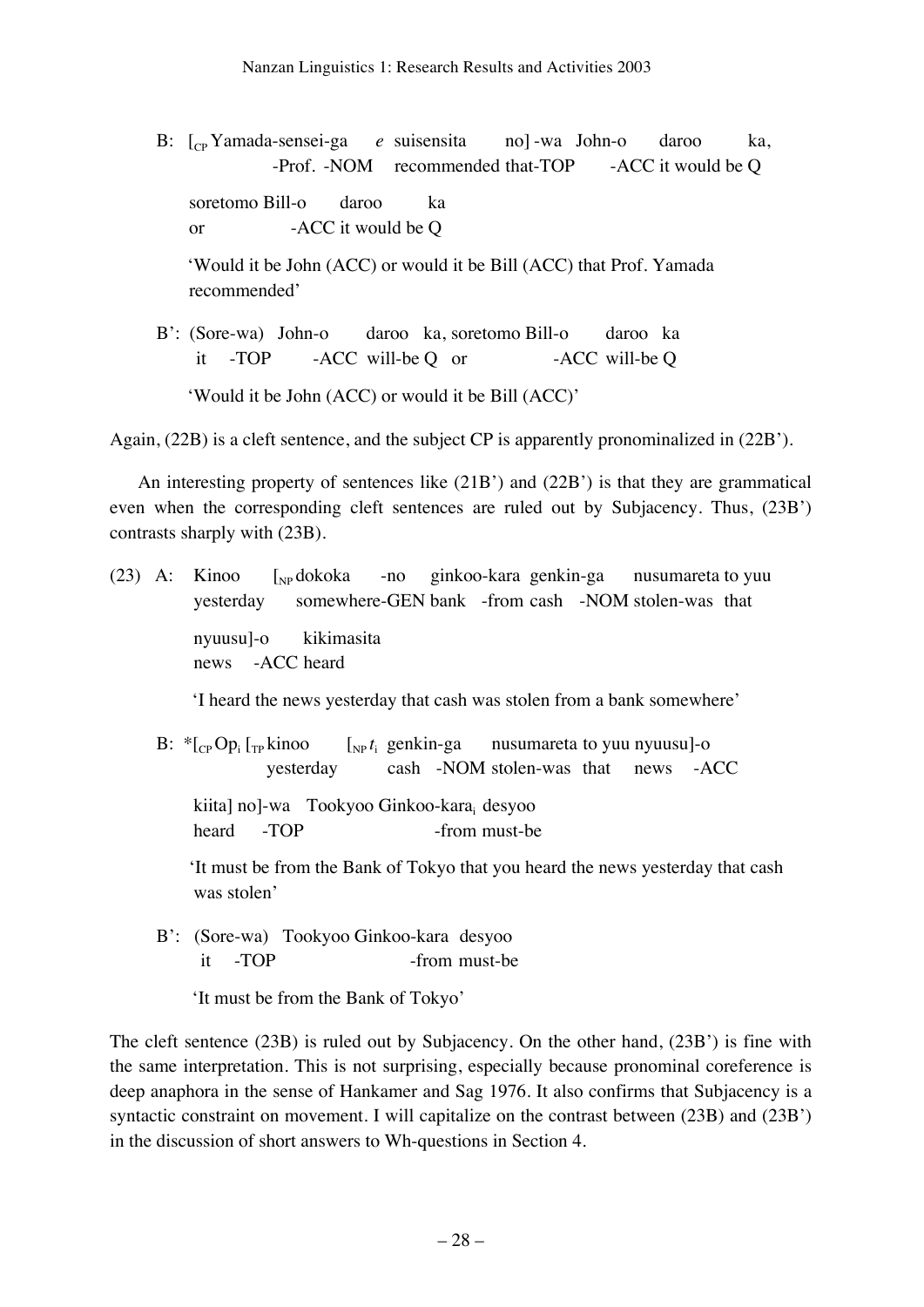# **3. Japanese Sluicing as Cleft with an Elided CP**

In this section, I discuss the phenomenon called Japanese sluicing and propose to analyze the relevant examples as clefts with an elided CP subject. I first discuss Takahashi's 1994 sluicing analysis in the following subsection. Then, in Section 3.2, I introduce the hypothesis by Kim 1999 and Oku 1998 that Korean and Japanese allow argument ellipsis and, based on it, present a cleft analysis of the phenomenon.

# **3.1. Takahashi's 1994 Sluicing Analysis**

A typical example of the Japanese sluicing phenomenon is shown in (24).

(24) John-ga dareka -kara tegami-o uketotta ga, boku-wa [dare-kara ka] -NOM someone-from letter -ACC received though I -TOP who-from Q wakaranai

know-not

'John received a letter from someone, but I don't know from whom'

The issue is the analysis of the bracketed part, which consists only of a Wh-phrase and the question marker *ka* and yet has a sentential interpretation.

Takahashi 1994 considers two possibilities. The first is that it is an instance of sluicing or TP-deletion, like the English example in (25).

(25) John bought something, but I don't know  $[$ <sub>CP</sub> what<sub>i</sub>  $\{$ <sub>TP</sub> he bought  $t_i$ ]

According to this analysis, the Wh-phrase in (24) is moved to the CP Spec and the remnant TP is deleted, stranding the Wh-phrase and the question marker in C. This is illustrated in (26).

(26) [<sub>CP</sub> dare-kara<sub>i</sub> [<sub>C'</sub> [<sub>TP</sub> kare ga *t*<sub>i</sub> tegami o uketotta] [<sub>C</sub> ka ]]]

The second possibility is that it is a "concealed cleft." The bracketed part of (24) can be represented in full as the cleft sentence in (27).

 $(27)$   $\lceil_{CP} \rceil_{CP}$  kare-ga tegami-o uketotta no]-ga dare-kara (da) ] ka] he -NOM letter -ACC received that-NOM who-from is Q

'It is from whom that John received a letter'

As indicated in (27), the copula *da* is optional in this context. Further, the pronoun *sore* 'it' can be appear in place of the subject CP as pointed out in the preceding section. Since Japanese pronouns need not have phonetic content (i.e., the language has *pro*), (27) can be realized as in (28).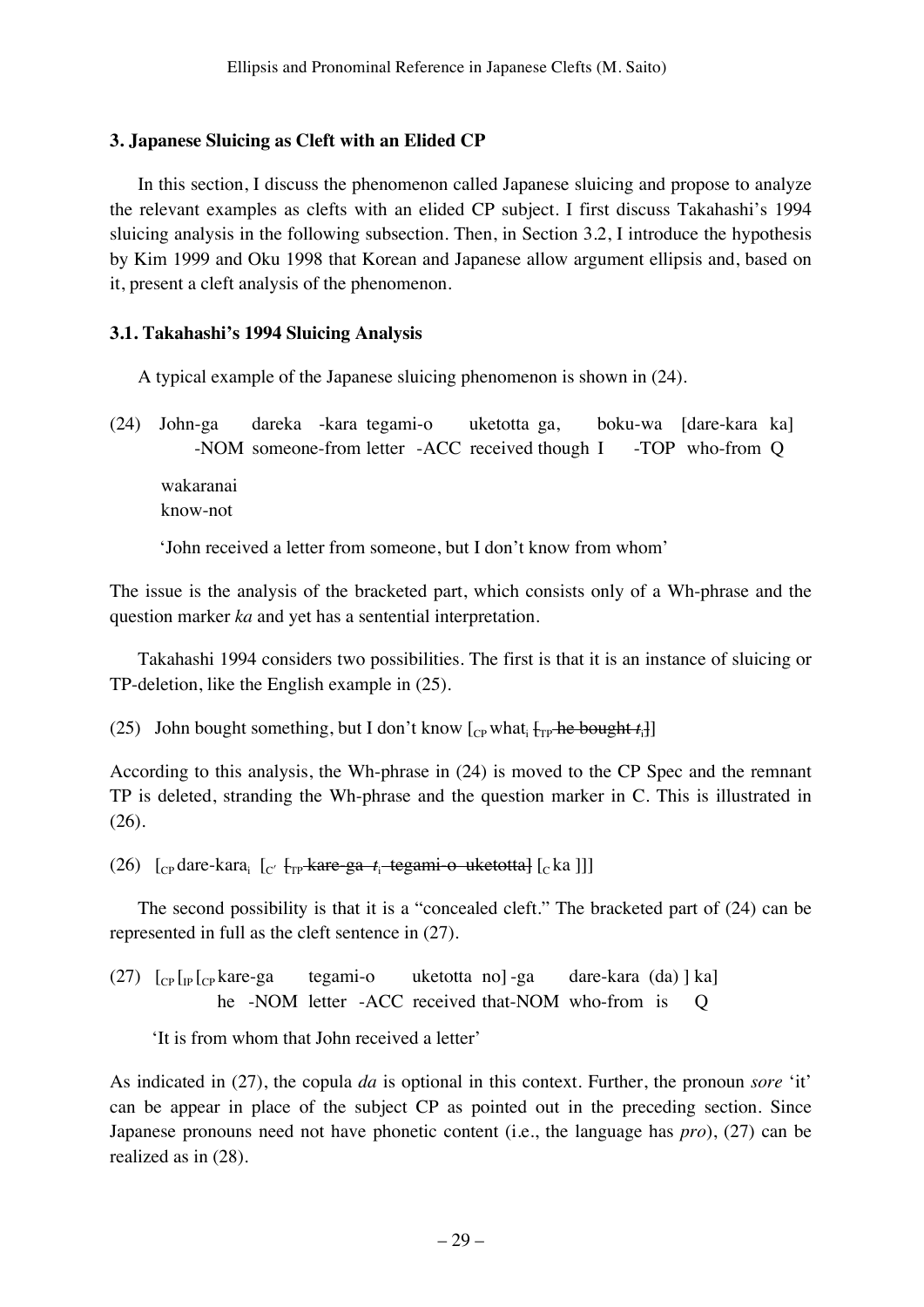# (28)  $\lceil_{CP} \rceil_{IP}$  (sore-ga) dare-kara (da) ] ka ] it -NOM who-from is Q 'it is from whom'

This yields the string of words that is identical to the bracketed part of (24).

The first analysis says that the bracketed part of (24) involves deletion, whereas the second implies that it has a pronominal subject. Then, the two possibilities can be distinguished by the availability (or unavailability) of sloppy interpretation. As is well known, the following example of VP-deletion is ambiguous:<sup>6</sup>

(29) John<sub>i</sub> loves his<sub>i</sub> mother, and Bill does  $\frac{1}{2}$  love his mother less too

The second sentence of (29) can mean that Bill loves John's mother, which is called the strict reading. But it also allows what is called the sloppy interpretation, where it means that Bill loves his own mother. The sloppy reading is available with deletion but not with pronouns. Thus, (30), where the pronoun *her* appears in place of *his mother*, has only the strict interpretation.

(30) John<sub>i</sub> loves his<sub>i</sub> mother, and Bill loves her, too

That is, aside from the irrelevant reading where *her* refers to someone in the discourse context, the person that Bill loves must be John's mother and not Bill's.

Given this background, Takahashi 1994 goes on to examine whether examples like (24) allow sloppy interpretation. One of his crucial examples is shown in (31).

|            | (31) John-wa [zibun-ga naze sikarareta ka] wakatteinai ga, Mary-wa |  |  |      |
|------------|--------------------------------------------------------------------|--|--|------|
|            | -TOP self -NOM why scolded-was Q know-not though                   |  |  | -TOP |
| why Q know | [naze ka] wakatteiru                                               |  |  |      |
|            |                                                                    |  |  |      |

'John doesn't know why he was scolded, but Mary knows why'

As Takahashi points out, this example allows both readings, strict and sloppy. Thus, what Mary knows may be why John was scolded or why she was scolded. This is predicted if the example is derived by deletion but not if it involves a null pronoun subject. Hence (31) constitutes evidence for the sluicing analysis.

This conclusion is confirmed by (32), which minimally differs from (31).

 <sup>6</sup> See, for example, Sag 1976 and Williams 1977 for detailed discussion on the interpretive properties of sentences with VP-deletion.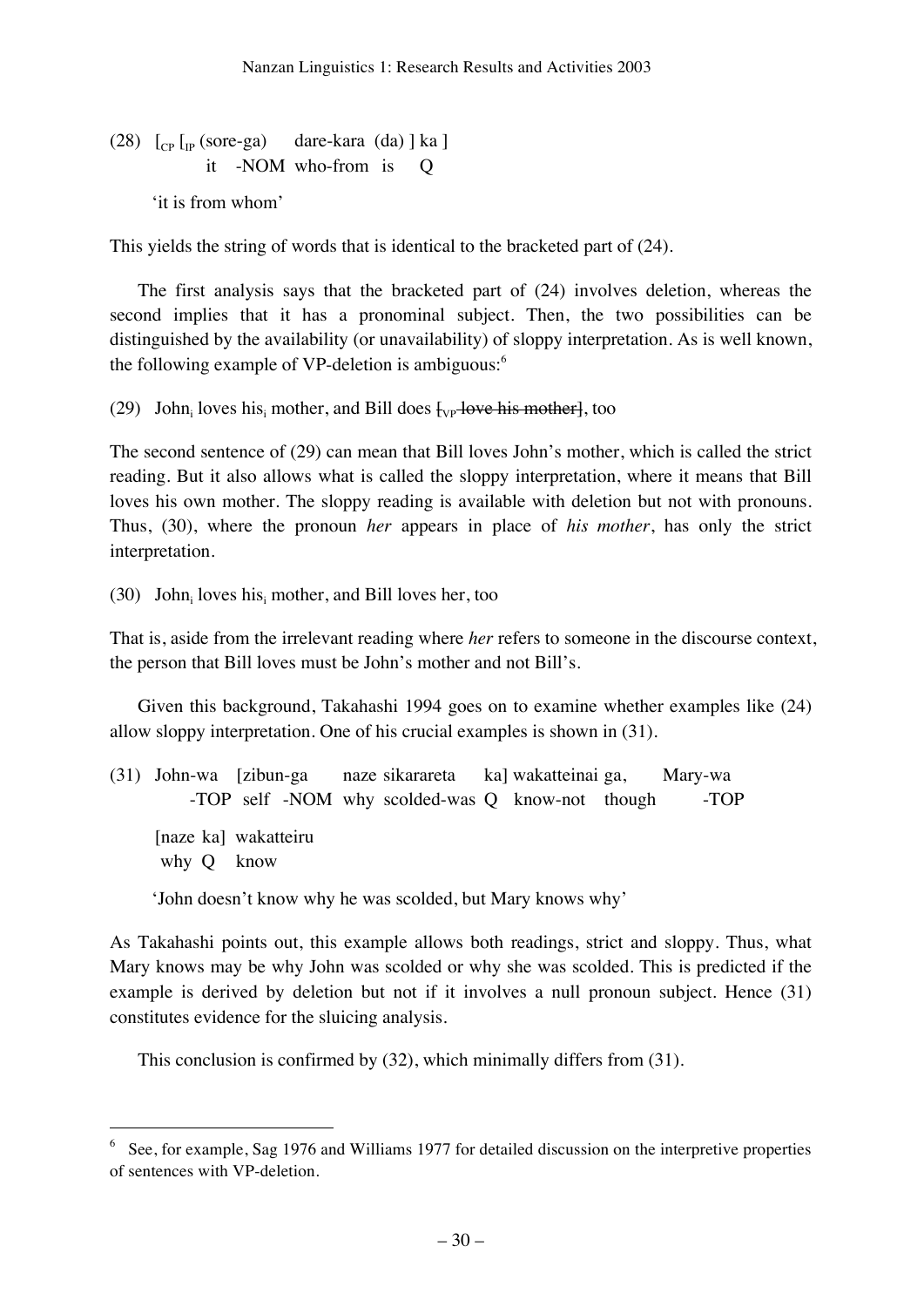(32) John-wa [zibun-ga naze sikarareta ka] wakatteinai ga, Mary-wa -TOP self -NOM why scolded-was Q know-not though -TOP [sore-ga naze (da) ka] wakatteiru it -NOM why is Q know

In this example, an overt pronoun *sore* 'it' appears as the subject in the bracketed part. And as expected, it allows only the strict reading. If (31) were identical in structure to (32) and had a *pro* subject, we would expect no interpretive difference between the two examples. Thus, Takahashi concludes that examples like (24) and (31) can indeed involve sluicing.

Takahashi's argument is quite persuasive. At the same time, he notes some problems for his sluicing analysis. First, the following example, which also minimally differs from (31), allows the sloppy interpretation:

(33) John-wa [zibun-ga naze sikarareta ka] wakatteinai ga, Mary-wa -TOP self -NOM why scolded-was Q know-not though -TOP [naze da ka] wakatteiru why is Q know

This example, like (31), does not have an overt pronoun *sore* 'it' in the subject position but has the copula *da*. The presence of this element is accounted for if the example is a cleft sentence with a null pronoun subject. However, there is no position for the copula if the example is an instance of sluicing. Hence, (33) looks like a concealed cleft despite the fact that it allows sloppy interpretation.

Second, there are similar examples like (34) that cannot be derived by sluicing.

(34) John-ga dareka -kara tegami-o uketotta ga, boku-wa [Mary-kara -NOM someone-from letter -ACC received though I -TOP -from kadooka] wakaranai whether know-not

'John received a letter from someone, but I don't know whether it was from Mary'

As noted in Ross 1969, sluicing requires a Wh-phrase in CP Spec.<sup>7</sup> Thus, (35) is ungrammatical although the deleted TP has a proper antecedent.

(35) \*John claims that he did the work, but I am not sure  $\begin{bmatrix} C_{\text{CP}} \text{ whether/that } \frac{1}{T_{\text{CP}}} \text{he did the} \end{bmatrix}$ work]]

But (34) does not satisfy this requirement, as it contains no Wh-phrase. The English

 $\frac{7}{1}$  See also Saito and Murasugi 1990 and Lobeck 1990 for detailed discussion on this requirement.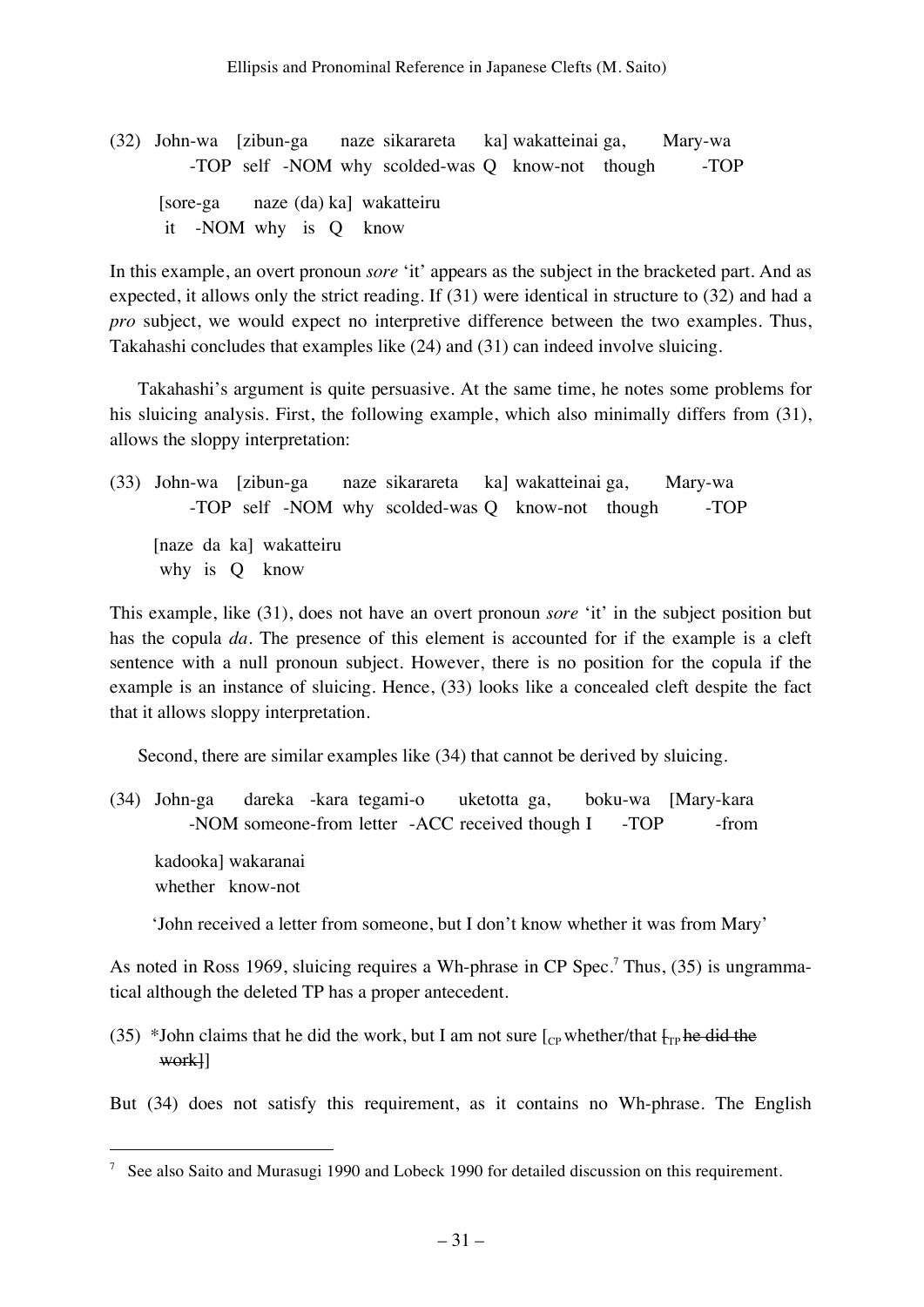counterpart of (34), shown in (36), is in fact totally out.

(36) \*John received a letter from someone, but I don't know whether from Mary

On the other hand, (34) receives a straightforward account as a cleft sentence with a pronominal subject, as illustrated in (37).

(37) John-ga dareka -kara tegami-o uketotta ga, boku-wa -NOM someone-from letter -ACC received though I -TOP

 [(sore-ga) Mary-kara (da) kadooka] wakaranai it -NOM -from is whether know-not

Nishiyama et al. 1996 present more examples like (33) and (34) and argue convincingly that Takahashi's sluicing examples are best analyzed as clefts with a null pronoun subject. But then, the contrast between  $(32)$  and  $(31)/(33)$  on the availability of sloppy reading remains a mystery. According to the cleft analysis, the only significant difference between these examples is whether *sore* 'it' in the subject position is overt or not. Nishiyama et al. hypothesize that the sloppy reading is allowed with empty pronouns but not with overt pronouns. However, even if this is correct, the generalization itself requires an explanation. In the following subsection, I show that the argument ellipsis hypothesis of Kim 1999 and Oku 1998 provides a straightforward solution to this problem.

# **3.2. Argument Ellipsis in "Concealed Clefts"**

The argument ellipsis hypothesis has developed out of Otani and Whitman's 1991 VPdeletion analysis of examples like (38).

(38) John-wa zibun-no tegami-o suteta; Mary-mo suteta -TOP self -GEN letter -ACC discarded -also discarded

'John threw out his letter, and Mary did, too'

The object is missing in the second sentence of (38). The standard analysis for this kind of missing argument was to assume that *pro* is present in its position. However, Otani and Whitman point out that sloppy interpretation is possible in (38). That is, what Mary discarded can be John's letter (strict reading) or her letter (sloppy reading). The availability of the sloppy reading is not predicted by the *pro* analysis, as discussed earlier, and suggests that (38) involves some sort of ellipsis.

Otani and Whitman, then, propose that (38) may involve VP-deletion, following Huang's 1987 analysis of similar examples in Chinese. The idea is that V raises to T overtly in Japanese, and hence, when VP-deletion applies, only the internal arguments are deleted, as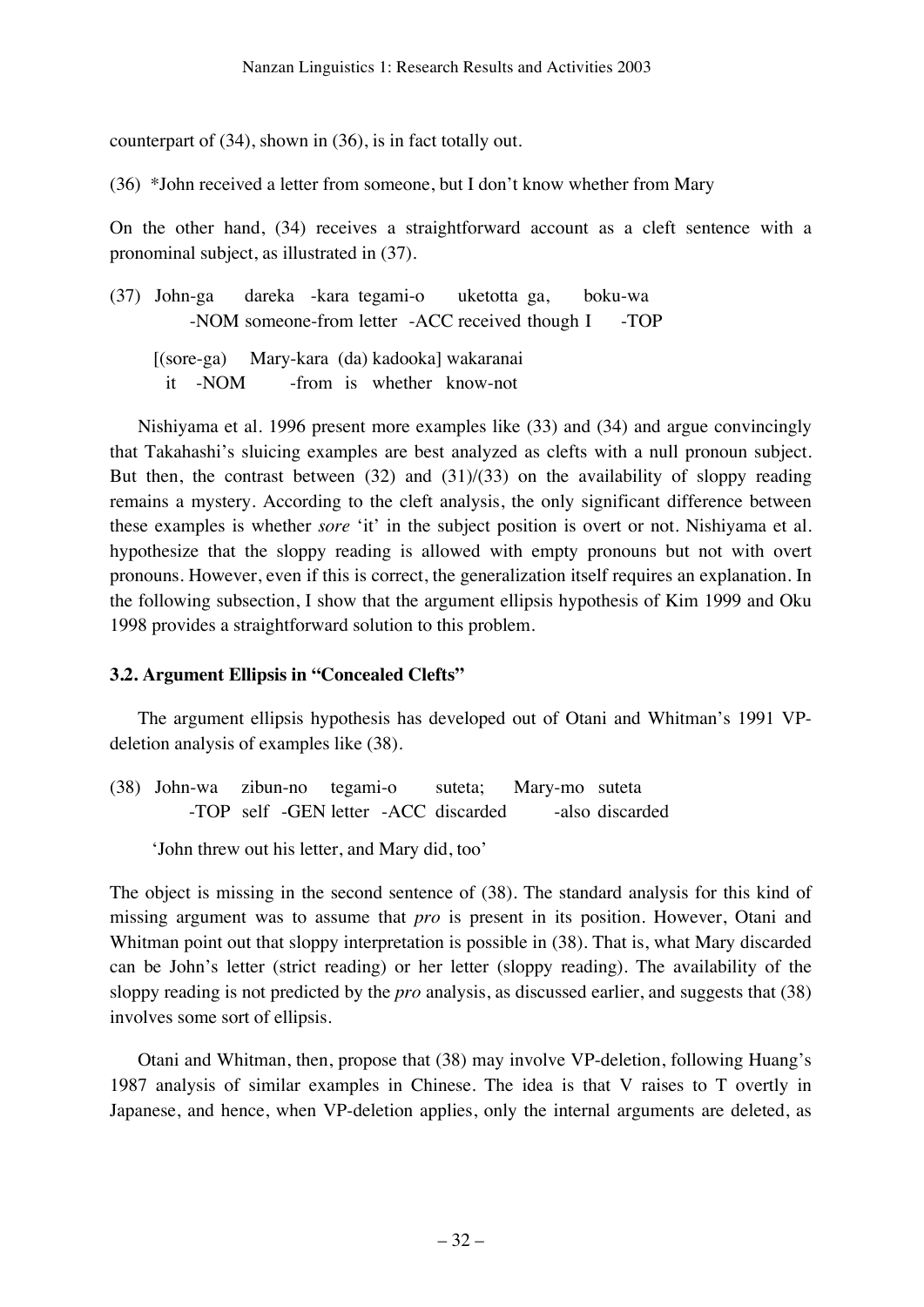illustrated in  $(39)$ .<sup>8</sup>

(39)  $\int_{\text{TP}} \text{NP} \left[ \frac{1}{T} \left( \frac{1}{T} \frac{1}{T} \left[ \frac{1}{T} \frac{1}{T} \frac{1}{T} \right] - \frac{1}{T} \frac{1}{T} \frac{1}{T} \right] \right]$ 

If (38) can be derived in this way, the availability of sloppy reading is automatically predicted.

Kim 1999 and Oku 1998 accept the conclusion that examples like (38) may involve ellipsis, but argue that there are similar cases that cannot be analyzed as instances of VPdeletion. One of Kim's arguments is based on the double-accusative construction in Korean, exemplified by  $(40a)$ .<sup>9</sup>

(40) a. Mike-nun James-lul tali-lul ketechassta -TOP -ACC leg-ACC kicked

'Mike kicked James on the leg'

b. \*Mike-nun tali-lul James-lul ketechassta

One interesting property of this construction is that the order of the two accusative NPs is fixed; the inalienable possessor must precede the body part. Thus, (40b) is ungrammatical.

With this background, Kim points out that (41B) allows sloppy interpretation exactly as (38).

(41) A: Jerry-nun caki-uy ai -lul phal-ul ttayliessta -TOP self -GEN child-ACC arm-ACC hit

'Jerry hit his child on the arm'

 B: Kulena Sally-nun [*e*] tali-lul ttayliessta but -TOP leg-ACC hit

'But Sally hit his/her child on the leg'

The first accusative NP is missing in (41B), and the example can mean that Sally hit Jerry's child on the leg (the strict reading) or that she hit her child on the leg (the sloppy reading).

 <sup>8</sup> <sup>8</sup> It has been argued that languages differ with respect to the presence/absence of V-raising to T. Emonds 1976, for example, shows that main verbs move to T in French but not in English. Since Japanese is strictly head-final and does not even allow right-adjunction to VP, V-raising to T would be string-vacuous even if it occurs. Hence, the presence/absence of V-raising in the language cannot be examined based on word order.

<sup>&</sup>lt;sup>9</sup> The corresponding Japanese examples are marginal because the language prohibits two accusativemarked NPs within a simple clause. See Kuroda 1988 and the references cited there for detailed discussion on this point.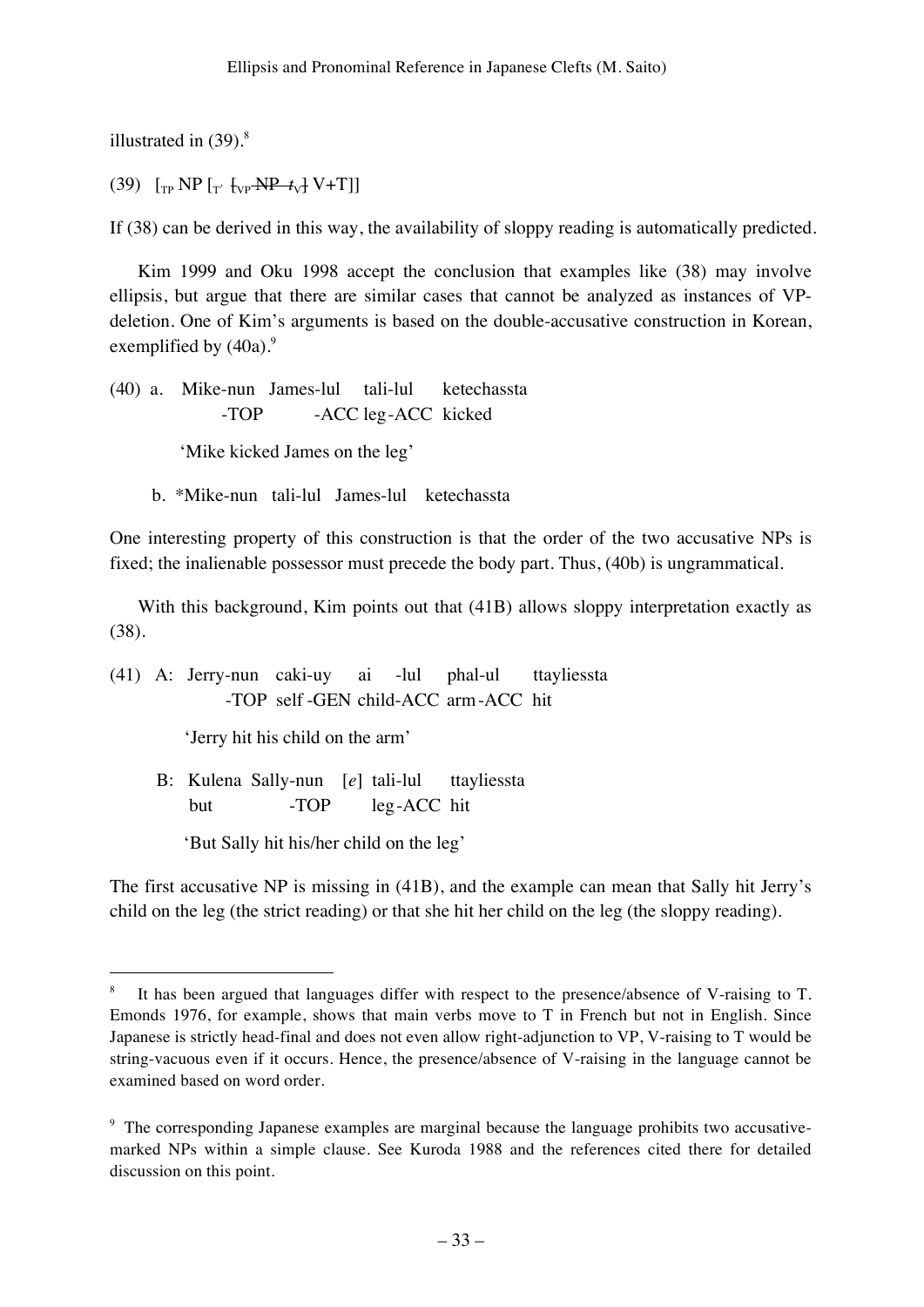(41B), in distinction with (38), cannot be analyzed as an instance of VP-deletion. This is so because, if the first accusative NP is elided by VP-deletion, the second accusative NP should be as well, as illustrated in (42).

```
(42) \lceil \frac{1}{T} \text{NP} \rceil_{T' \text{VP}} \text{NP} \text{ACC} \text{NP} \text{ACC} \text{t}_{V} \text{V} + \text{T} \rceil
```
That is, there is no way to delete the first accusative NP by VP-deletion without deleting the second accusative NP at the same time. Since the availability of sloppy interpretation indicates that (41B) can involve ellipsis, Kim concludes that Korean (and Japanese) allows NP-deletion or, more generally, argument deletion. (41B), then, can be derived by deleting the first accusative NP directly, as in (43).

(43)  $\lceil_{\text{TP}}$  NP  $\lceil_{\text{T}'}$   $\lceil_{\text{VP}}$  NP-ACC NP-ACC V] T]]

Oku 1998 independently reaches the same conclusion on the basis of Japanese examples such as (44).

(44) A: Mary-wa [zibun-no teian -ga saiyoosareru to] omotteiru -TOP self -GEN proposal-NOM be accepted that think

'Mary thinks that her proposal will be accepted'

 B: John-mo [ [*e*] saiyoosareru to] omotteiru -also be accepted that think

'John also thinks that her/his proposal will be accepted'

(44B) is also ambiguous and allows the sloppy interpretation, which is that John thinks his proposal will be accepted. The example is like (38) except that the missing argument is the subject in this case. As illustrated in (39), VP-deletion can elide the internal arguments but not the subject. Hence, this example also requires argument ellipsis.

Once it is established that Japanese (and Korean) allows argument deletion, the availability of the sloppy reading in (33) is straightforwardly explained. The example is repeated in (45).

(45) John-wa [zibun-ga naze sikarareta ka] wakatteinai ga, Mary-wa -TOP self -NOM why scolded-was Q know-not though -TOP [naze da ka] wakatteiru why is Q know

'John doesn't know why he was scolded, but Mary knows why [he/she was scolded]'

The full cleft form of the second sentence is shown in (46).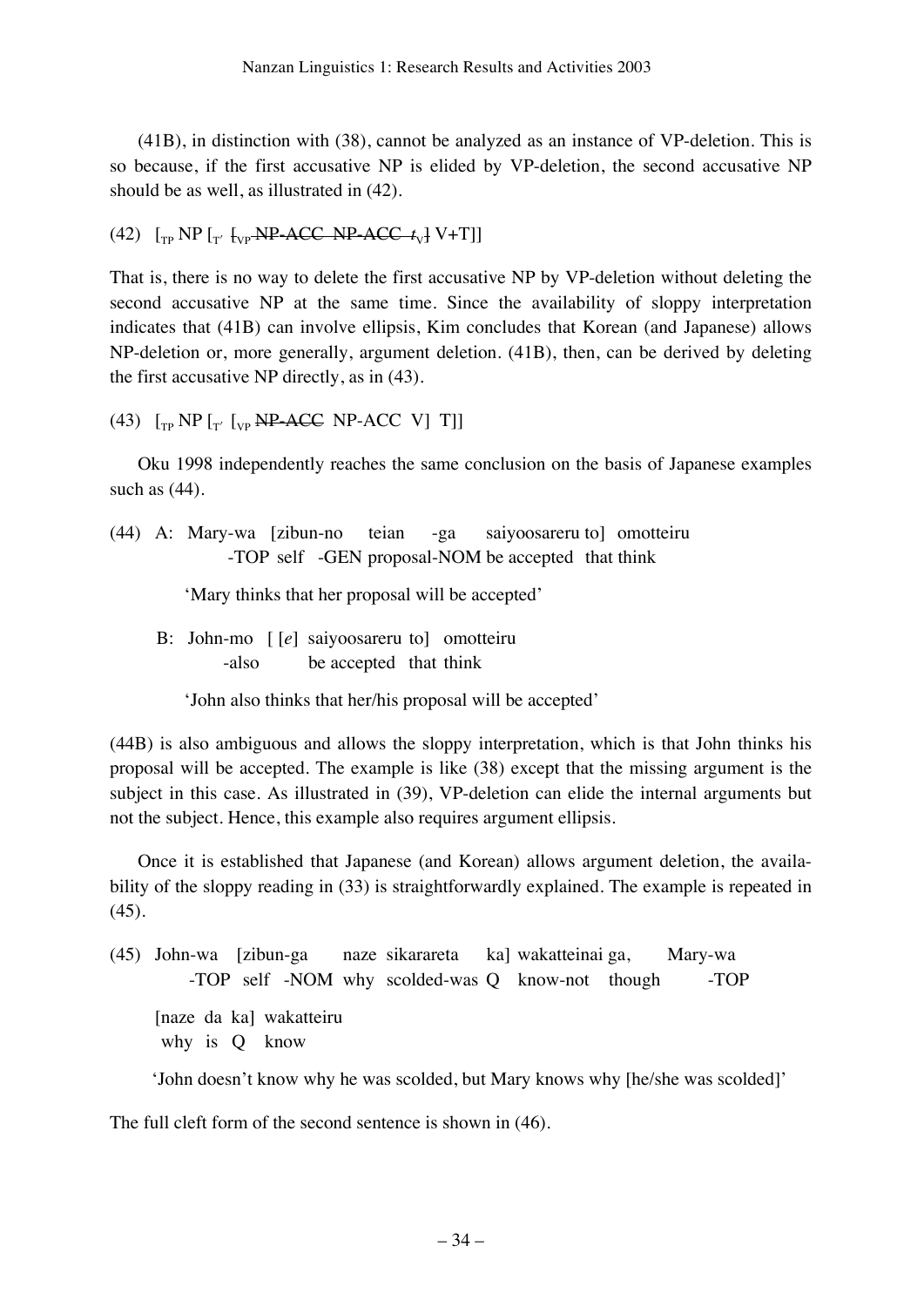(46) Mary-wa  $[[_{CP}Op_i]_{TP}$ zibun-ga *t*<sub>i</sub> sikarareta] no]-ga naze<sub>i</sub> (da) ka] wakatteiru -TOP self -NOM scolded-was that-NOM why is Q know

As arguments can be deleted, the second sentence of (45) can be derived from (46) without substituting a pronoun for the subject CP. The CP can instead be simply deleted as in (47).

(47) Mary-wa [f<sub>cp</sub>-<del>Op<sub>i</sub> [<sub>rp</sub>-zibun-ga-1<sub>i</sub>-sikarareta] no] ga</del> naze<sub>i</sub> (da) ka] wakatteiru

Since this is a deletion operation, the availability of the sloppy reading is correctly predicted.

A small technical innovation is required to make this deletion analysis precise. The antecedent for the deletion in (47) is the embedded CP in the first sentence of (45), which is repeated in (48) with a slightly more detailed structure.

(48)  $\left[\begin{array}{ccc} \text{Cp} & \text{Fp} & \text{Zibun-ga} \\ \text{Rn} & \text{Bn} & \text{Bn} \end{array}\right]$  (48) self -NOM why scolded-was Q

'why self was scolded'

This, as it stands, is not identical to the deleted CP in (47), but I will suggest directly that it is similar enough for the deletion operation to apply.

As is well known, examples like (49) are grammatical under the interpretation where *John* and *he* are coreferential.

(49) Mary loves John's<sub>i</sub> mother, and he<sub>i</sub> does, too

However, if deletion requires strict identity with the antecedent, the example should be a Condition C violation, as shown in (50).

(50) Mary loves John's<sub>i</sub> mother, and he<sub>i</sub> does  $\frac{1}{2}$  love John's<sub>i</sub> mother less, too

Given this problem, Fiengo and May 1994 suggest the operation of "vehicle change," which turns a name into the corresponding pronoun in the antecedent. The rough idea is that deletion is licensed if the antecedent and the deleted phrase are identical after vehicle change.<sup>10</sup> (49), then, can be analyzed as in (51).

(51) Mary loves John's<sub>i</sub> mother, and he<sub>i</sub> does  $\frac{1}{2}$  love his<sub>i</sub> mother let too

A similar analysis can be applied to (45). If a name can be turned into a pronoun, which contains less specific information, then it seems reasonable to suppose that a Wh-phrase can be changed to an empty operator in the antecedent CP. Then, vehicle change yields (52a) from (48).

 $10$  Fiengo and May 1994 reject the PF-deletion theory of ellipsis and develop the LF-copying theory. But the choice between the two theories is not directly relevant to the discussion here.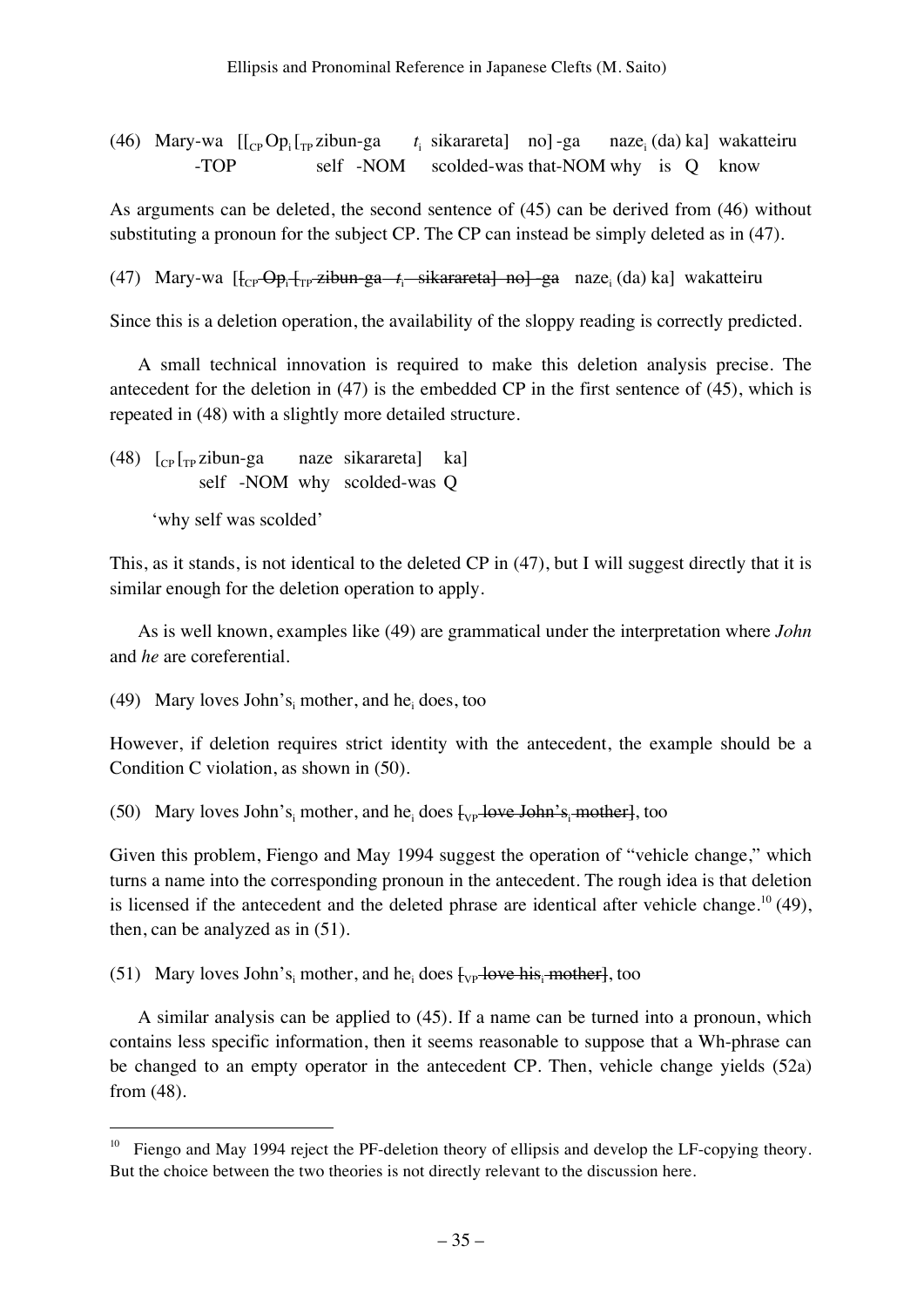(52) a.  $\lceil \frac{C_P}{T_P}$ zibun-ga Op sikarareta] no] self -NOM scolded-was that b. [<sub>CP</sub>Op<sub>i</sub> [<sub>TP</sub> zibun-ga *t*<sub>i</sub>  $t_i$  sikarareta] no]

self -NOM scolded-was that

After empty-operator movement, we obtain (52b), which is identical to the elided CP in (47). If *zibun* 'self' is construed as referring to the matrix subject *John*, the strict reading obtains for the deleted  $CP$ .<sup>11</sup> On the other hand, if it is construed as a variable bound by the matrix subject, then the second sentence in (45) receives the sloppy interpretation, as in (53).

(53) Mary-wa<sub>x</sub>  $[[_{CP}Op_i[_{TP}x-ga$  $t_i$  sikarareta] no]-ga naze da ka] wakatteiru -TOP -NOM scolded-was -NOM why is Q know

Vehicle change can be employed in a similar way for the problematic (34), repeated in (54), and also for the similar example in (55).

(54) John-ga dareka -kara tegami-o uketotta ga, boku-wa [Mary-kara -NOM someone-from letter -ACC received though I -TOP -from kadooka] wakaranai whether know-not

'John received a letter from someone, but I don't know whether it was from Mary'

(55) Taroo-wa [ kare-ga huzisan -ni nobotta to] itteiru ga, boku-wa -TOP he -NOM Mt. Fuji-on climbed that saying-is though I -TOP

 [huzisan -ni kadooka] wakaranai Mt. Fuji-on whether know-not

 'Taroo says that he climbed Mt. Fuji, but I don't know whether it is Mt. Fuji that he climbed'

Let us consider (54) first. Deletion should apply in the second sentence, as in (56).

(56) Boku-wa [ [CP Opi [John-ga *t*i tegami-o uketotta] no] -ga Mary-karai (da) I -TOP -NOM letter -ACC received that-NOM -from is kadooka] wakaranai whether know-not

'I don't know whether it is from Mary that John received a letter'

The antecedent clause for the deletion, shown in (57a), contains *dareka-kara* 'from someone'.

<sup>&</sup>lt;sup>11</sup> The strict reading has another source as well. If  $(45)$  is not derived by deletion but has a null pronoun subject, then the strict reading is the only possible interpretation.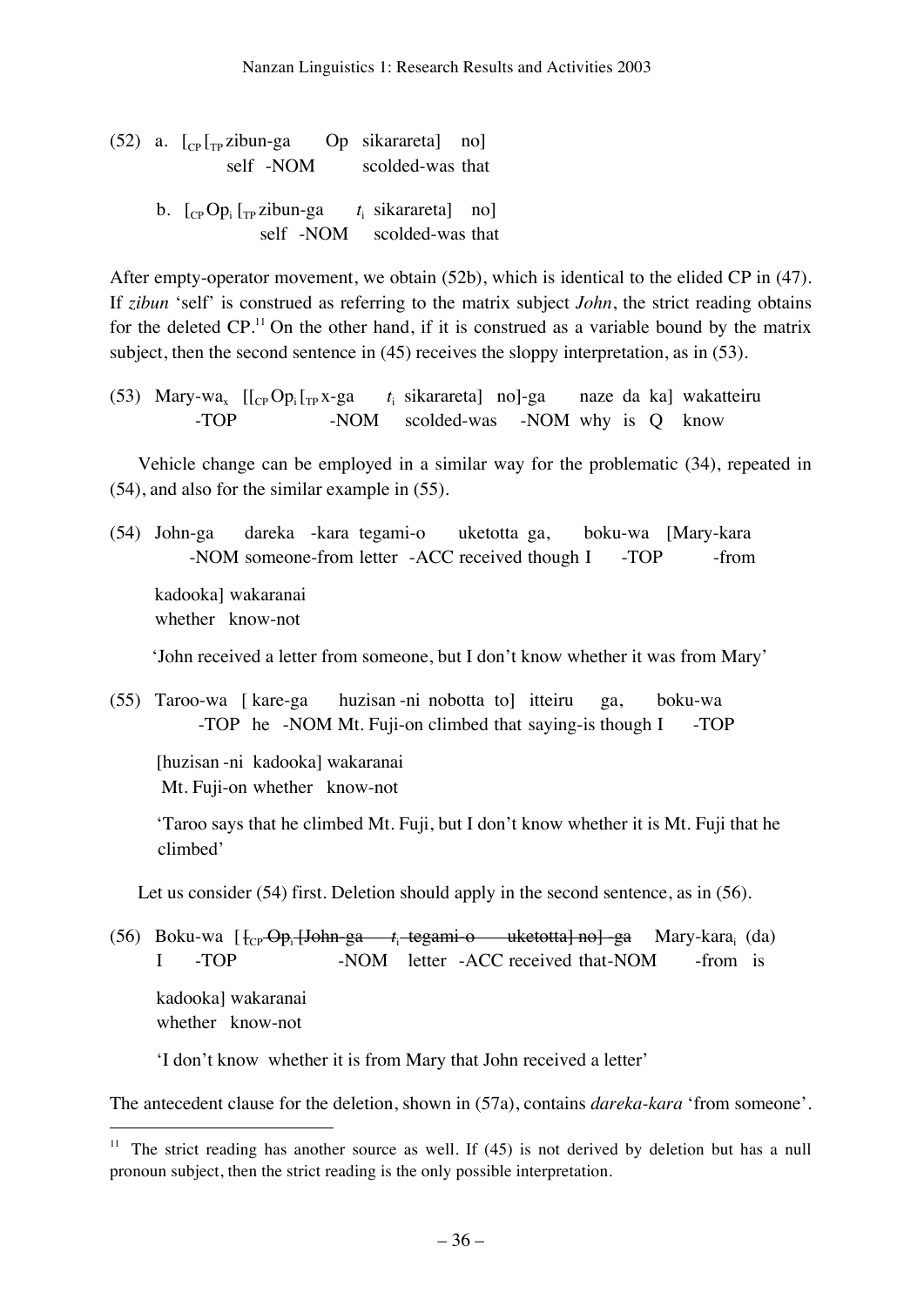Since this is a quantifier, it is likely that it can also be turned into an empty operator and moved to CP Spec, as in (57b).

 $(57)$  a.  $\lceil_{TP}$  John-ga dareka -kara tegami-o uketotta] -NOM someone-from letter -ACC received

'John received a letter from someone'

b.  $\left[\begin{smallmatrix}C_P\O_p\end{smallmatrix}\right]\left[\begin{smallmatrix}T_P\end{smallmatrix}\right]$ John-ga  $t_i$  tegami-o uketotta] (no)]

Then, we have the required antecedent for the CP-deletion in (56).

In (55), on the other hand, the deletion should take place as in (58).

(58) Boku-wa [ [CP Opi [kare-ga *t*<sup>i</sup> nobotta] no] -ga huzisan-nii huzisan-ni, (da) kadooka] I -TOP he -NOM climbed that-NOM Mt.Fuji-on is whether wakaranai know-not

'I don't know whether it is Mt. Fuji that he climbed'

*Huzisan* 'Mt. Fuji' is clearly focused in the antecedent clause (59a), and I suspect that it too can be turned into an empty operator for this reason to yield a proper antecedent, as shown in (59b).

(59) a.  $\lceil c_{\rm P} \rceil_{\rm Tp}$  kare-ga huzisan -ni nobotta] to he -NOM Mt. Fuji-on climbed that

b.  $\left[$ <sub>CP</sub> Op<sub>i</sub> $\left[$ <sub>TP</sub> kare-ga  $t_i$  nobotta] (no)]

Thus, it seems quite plausible that the typical examples all satisfy the identity requirement with the antecedent.<sup>12</sup>

# **4. Wh-Question/Answer Pairs Reconsidered**

 I argued in the preceding section that the argument ellipsis hypothesis of Kim 1999 and Oku 1998 enables us to analyze "Japanese sluicing" as a cleft sentence with an elided subject CP and to solve the puzzles that arise with the construction. Although the proposed analysis is different from that of Takahashi 1994, it supports his claim that the construction instantiates a deletion phenomenon. In this section, I turn to short answers to Wh-questions and show that some of those cases should also be treated as concealed clefts. This leads to confirming evidence for Nishigauchi's proposal that short answers reflect Subjacency effects. In the

 $12$  The identity requirement itself is undoubtedly more involved than implied by the discussion here. See, in particular, the discussion on sluicing in Chung et al. 1995 and Merchant 2001.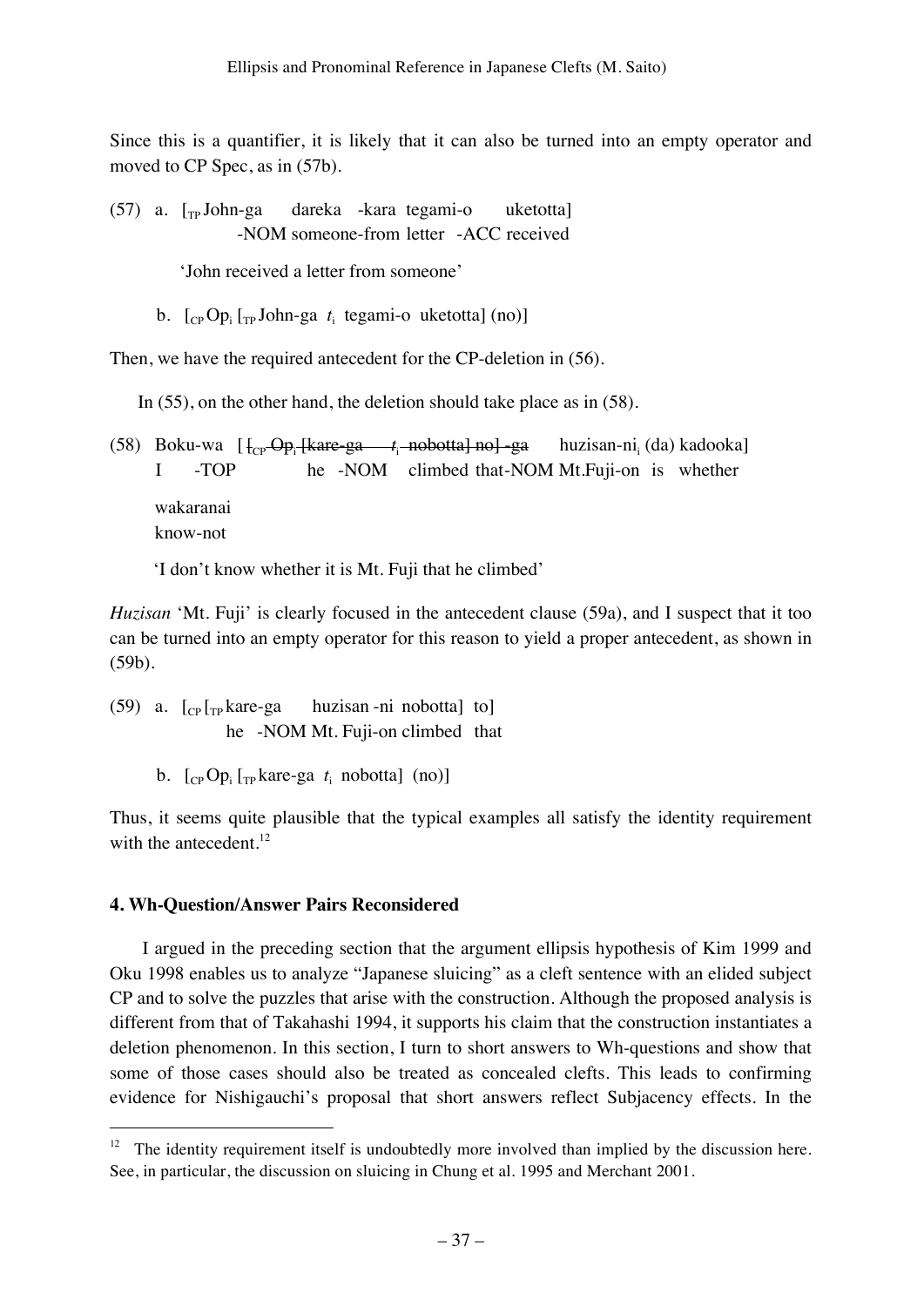following subsection, I briefly discuss his original analysis. Then, in Section 4.2, I present a cleft analysis and examine its consequences.

### **4.1. Nishigauchi's 1990 Analysis**

The full answer in (61a) and the short answer in (61b) are both appropriate for the Whquestion in (60).

(60) John-wa doko -kara sore-o mottekimasu ka -TOP where-from it -ACC bring Q

'John brings it from where'

(61) a. John-wa daidokoro-kara sore-o mottekimasu -TOP kitchen -from it -ACC bring

'John brings it from the kitchen'

 b. Daidokoro(-kara) desu kitchen -from is

'It is (from) the kitchen'

Nishigauchi 1990 hypothesizes that the short answer reflects the LF of the question. More specifically, he proposes that the short answer corresponds to the element in CP Spec in the LF of the question sentence. For example, the LF of (60) may be as in (62).

(62)  $\int_{CP} d\alpha k \sigma_i \int_{TP} John-wa \quad t_i$ mottekimasu] ka] where -TOP -from it -ACC bring Q

In this case, *daidokoro* 'kitchen' in (61b) corresponds to the Wh-phrase in CP Spec.

Nishigauchi presents two facts in support of this hypothesis. The first is that short answers are generally allowed. For example, they are possible when the Wh-phrase is in the embedded clause, as in (63), and even for multiple-Wh questions, as in (64).

(63) A: Kimi-wa  $\begin{bmatrix} C_{\text{P}} \end{bmatrix}$  Tanaka-san-ga dare-ni atta to omotteimasu ka you -TOP -NOM who-to met that think Q 'You think [that Mr. Tanaka met whom]' B: Nakasone-san(-ni) desu -to is 'It is (to) Mr. Nakasone'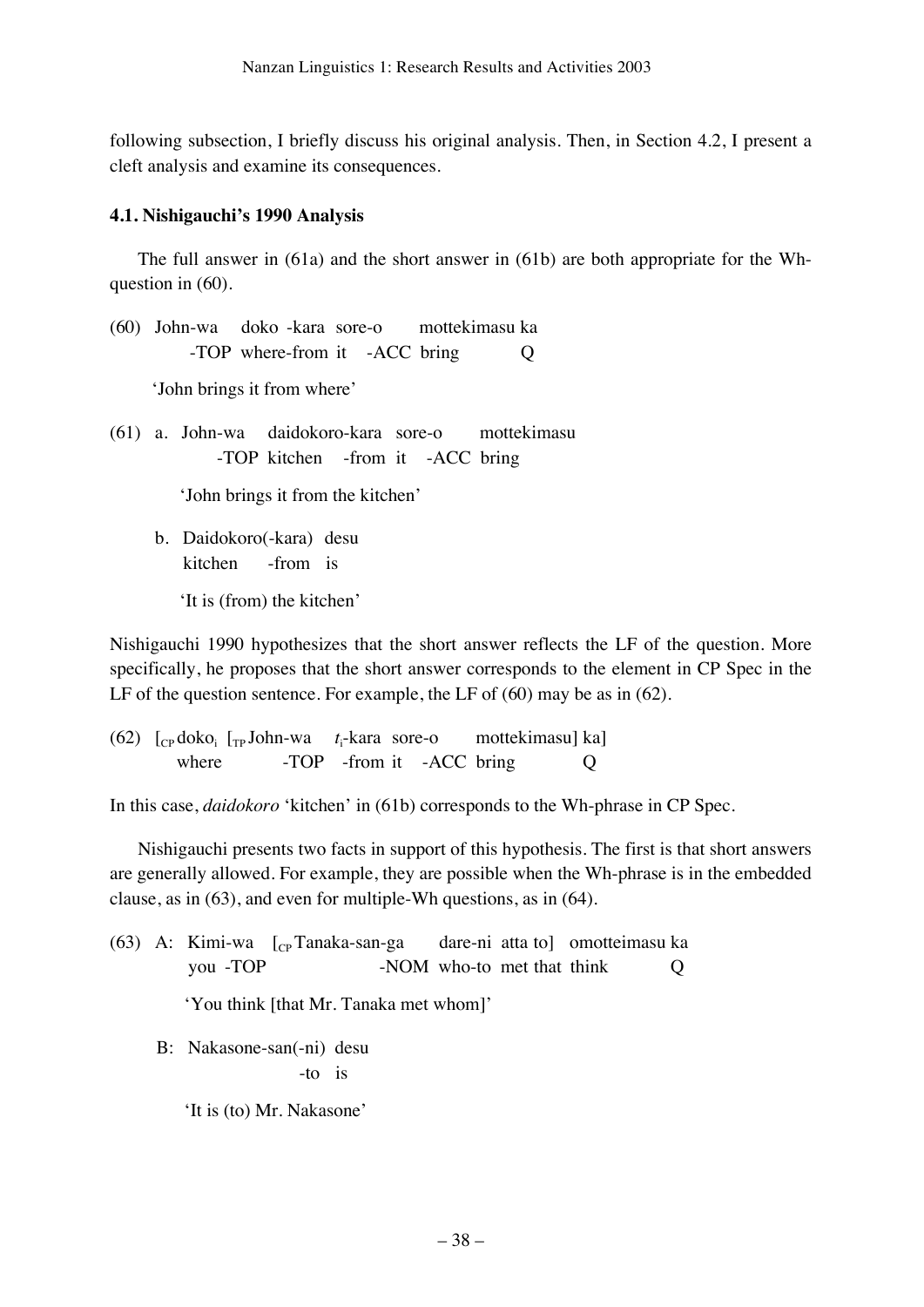- (64) A: Dare-ga doko -e ikimasita ka who -NOM where-to went Q 'Who went where'
- B: John-ga Boston-e, Bill-ga Amherst-e desu -NOM -to -NOM -to is

'It is [John to Boston] and [Bill to Amherst]'

The second is that a short answer cannot contain elements other than what corresponds to the Wh-phrase. This is illustrated in (65).

(65) A: Suzuki-san-wa Satoo-san-ni nanzi -ni aimasita ka -TOP -to what time-at met Q 'Mr. Suzuki met Mr. Satoo at what time' B: (#Satoo-san-ni) ku-zi -ni desu -to 9 -hour-at is

'It is (to Mr. Satoo) at 9'

Because *Satoo-san-ni* 'to Mr. Satoo' in (65A) is not part of the Wh-phrase, it cannot appear in the short answer, as shown in (65B).

If this hypothesis is correct, it has important consequences for the investigation of LF. For example, as Nishigauchi notes, it should be possible to find out what moves to CP Spec in the LF of Wh-questions by examining possible short answers. Suppose that a Wh-question has the following form:

 $(66)$   $[_{CP} [_{TP} ... [_{Complex NP} ... Wh ...] ...] Q]$ 

If it is possible to provide a short answer corresponding just to the Wh element, this indicates that the Wh-phrase can move out of the complex NP to the matrix CP Spec in LF. This would confirm Huang's 1982 hypothesis that LF movement is not constrained by Subjacency. On the other hand, if this short answer is impossible, this would provide evidence that LF movement is subject to Subjacency.

Nishigauchi 1990 goes on to investigate this question and presents mixed results. For the question in (67A), both (67B) and (67B') are possible short answers.

(67) A: Kimi-wa  $\lceil_{NP} \rceil_{TP}$ dare-ga kaita] hon]-o yomimasita ka you -TOP who-NOM wrote book-ACC read Q

'You read [the book [that who wrote]]'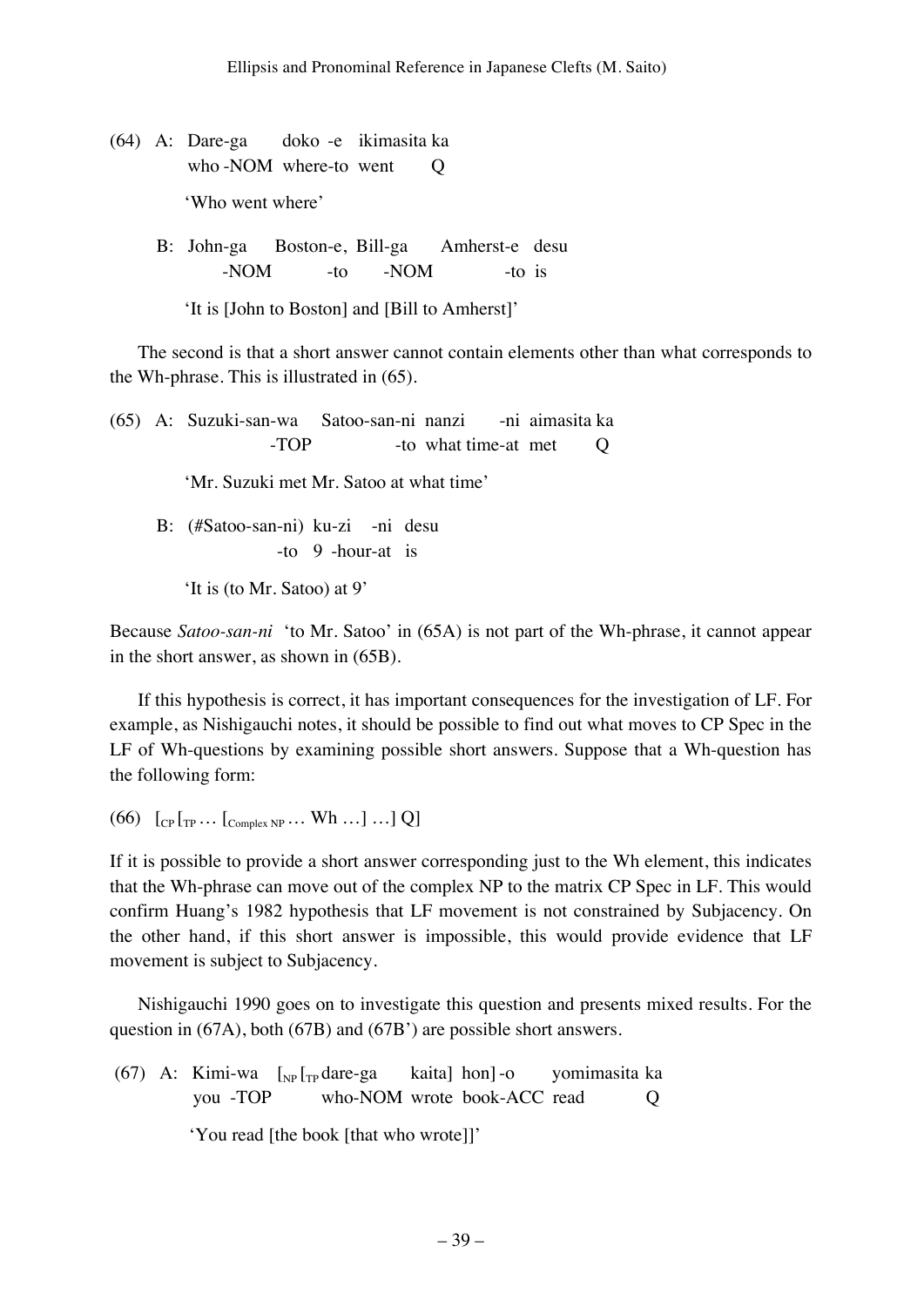B: Austen desu is 'It is Austen'  $B'$ :  $\lceil_{NP} \rceil_{TP}$  Austen-ga kaita] hon] desu

-NOM wrote book is

'It is [the book [that Austen wrote]]'

(67B') suggests that the whole complex NP containing the Wh-phrase can move to the matrix CP Spec at LF. On the other hand, (67B) indicates that LF Wh-movement can move a Whphrase out of a complex NP. Given examples like (67B'), Nishigauchi in fact concludes that "large-scale pied-piping" is allowed with LF Wh-movement. However, he argues that it is too hasty to conclude, based on (67B), that LF Wh-movement is not subject to Subjacency.

More specifically, he points out that (68B) and (68B') are both possible replies to (68A).

(68) A: Sore-wa  $\begin{bmatrix} \n\text{Np} \end{bmatrix}$ <sub>rp</sub> Austen-ga kaita] hon] desu ka it -TOP -NOM wrote book is Q 'Is it [a book [that Austen wrote]]'

> B: Iie, Fielding desu no is

> > 'No, it is Fielding'

B': Iie,  $\left[\int_{NP} \left[{\rm Tr} \right]$  Fielding-ga kaita] hon] desu no -NOM wrote book is

'No, it is [a book [ that Fielding wrote]]'

Here, (68B) can convey the meaning of (68B') and hence can be considered its "truncated form." Nishigauchi suggests that (67B) can be a truncated form of (67B') in the same way.

He then discusses (69) as a more representative case.

 $(69)$  A:  $\int_{NP} \int_{TP}$  Dare-ga dare-ni kaita] tegami]-ga mitukarimasita ka who -NOM who-to wrote letter -NOM found-was Q

'[A letter [that who wrote to whom]] was found'

 B: #Tanaka-san-ga Nakasone-san-ni desu -NOM -to is

'It is [Mr. Tanaka to Mr. Nakasone]'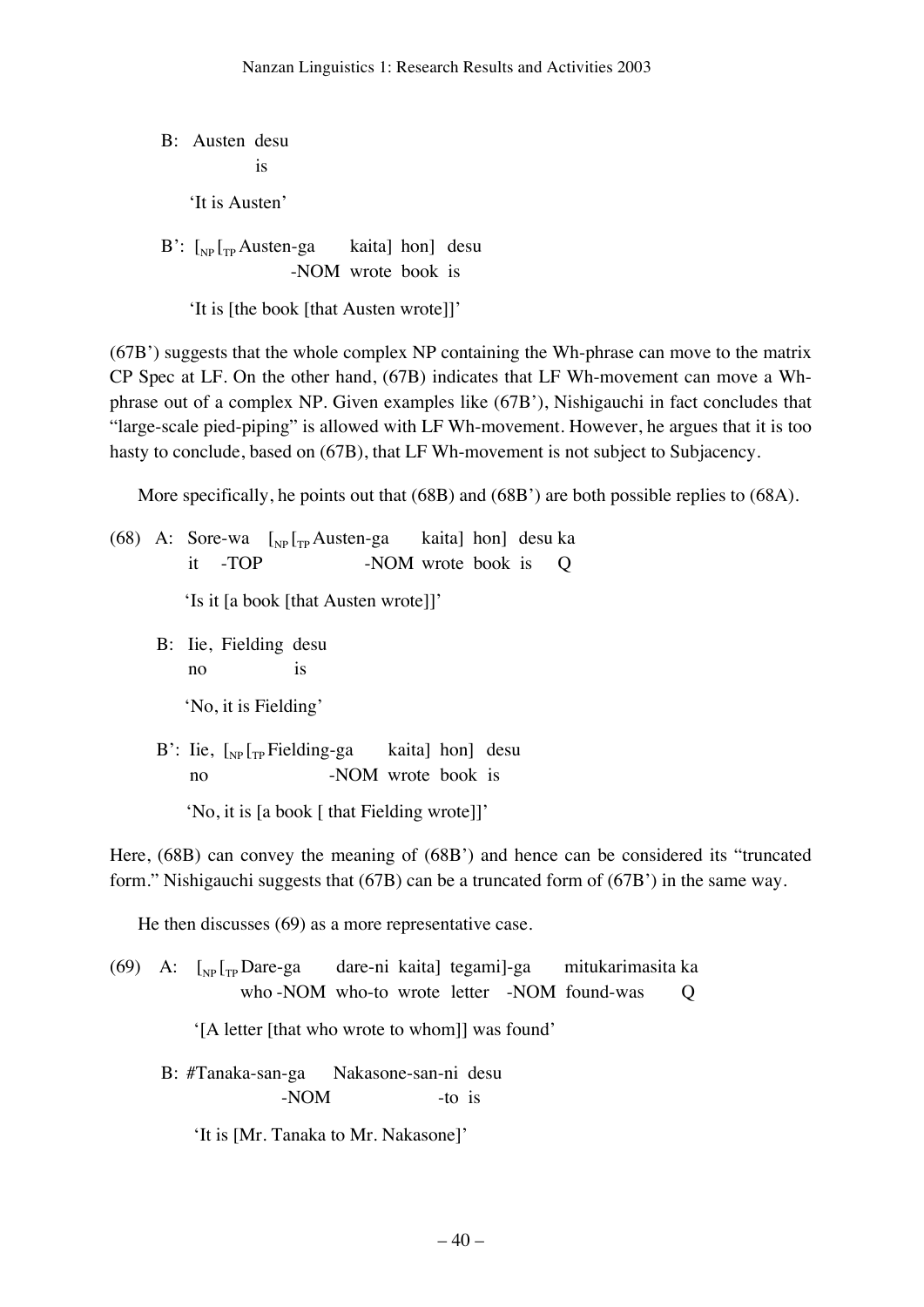$B'$ :  $\lceil_{NP} \lceil_{TP} \text{Tanaka-san-ga} \rceil$  Nakasone-san-ni kaita] tegami] desu -NOM -to wrote letter is

'It is [a letter [that Mr. Tanaka wrote to Mr. Nakasone]]'

(69B'), which corresponds to the complex NP that contains the Wh-phrases in (69A), is a legitimate answer. This confirms that large-scale pied-piping is possible with LF Whmovement. On the other hand, (69B), which simply provides names that correspond to the Wh-phrases within the complex NP, is illicit. Note that there is nothing wrong with (69B) as an answer to a multiple-Wh question. It is appropriate as an answer to (70), for example.

(70) Dare-ga dare-ni tegami-o kakimasita ka who -NOM who-to letter -ACC wrote Q 'Who wrote a letter to whom'

Hence, Nishigauchi concludes that the illicitness of (69B) as an answer to (69A) is due to the fact that it forces the Wh-phrases to move out of the complex NP in the LF of the question sentence. This implies that LF Wh-movement is constrained by Subjacency.

Although Nishigauchi's analysis and arguments are quite elegant, a question can be raised on his assumption that a short answer corresponds to the Wh-phrase(s) in CP Spec in the LF of the question sentence. The best way to check the hypothesis, it seems, is to examine the correspondence in languages like English, where Wh-phrases move overtly to CP Spec. However, the result in English is not straightforward. The following example from Kayne 1983 seems to support the hypothesis:

- (71) A: Whose book are you reading
	- B: Smith's book / #Smith

In (71A), the Wh-phrase *whose book* is in CP Spec. And as predicted, *Smith's book* is an appropriate answer, but *Smith* is not. On the other hand, it is pointed out in Lasnik and Saito 1992 that the following example does not bear out the prediction:

(72) A: Who did you give a book to / To whom did you give a book

- B: To John
- B': John

(72B) and (72B') are both possible answers for either of the questions in (72A). It seems then that there is no straightforward correspondence between the form of the Wh-phrase in CP Spec and possible short answers.

The data in (71)–(72), considered together, suggest a different possibility. The possible short answers in these examples are those phrases that can appear as focus in the relevant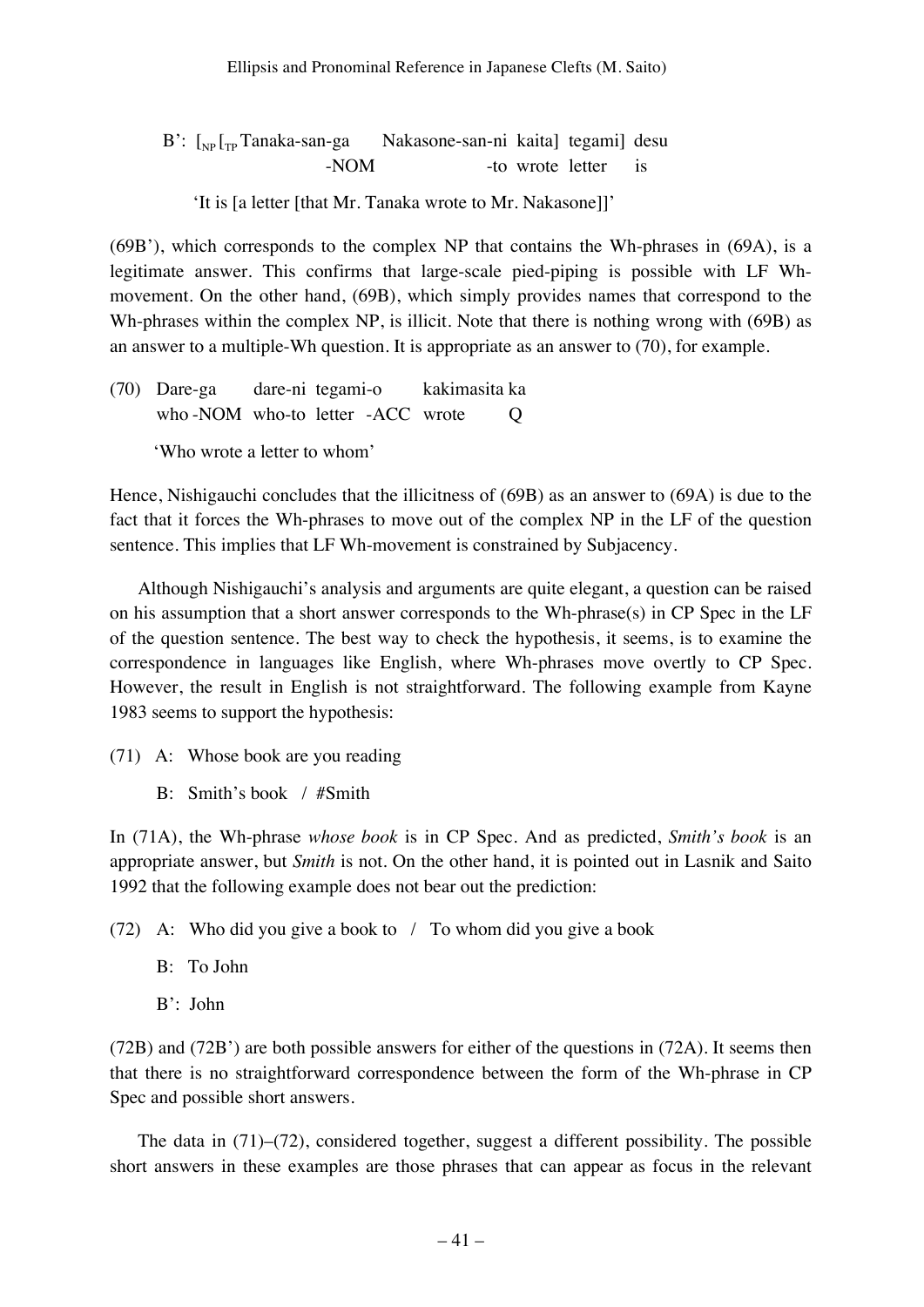cleft sentences. This is shown in (73).

(73) a. It is *Smith's book* that I am reading / \*It is *Smith* that I am reading 's book

b. It is *to John* that I gave a book / It is *John* that I gave a book to

Then, short answers may be "concealed clefts." I will not pursue this possibility for English in this paper but will argue in the following subsection that it holds up in Japanese.

### 4.2. **A Reexamination of Short Answers**

The simplest account that can be entertained is that short answers are cleft sentences with the CP subject elided. Let us consider again the example in (60), repeated here as (74).

(74) John-wa doko -kara sore-o mottekimasu ka -TOP where-from it -ACC bring Q

'John brings it from where'

The hypothesis is that the short answer in (75a) is derived by deletion, as in (75b).

(75) a. Daidokoro-kara desu kitchen -from is 'It is from the kitchen'

> b. <del>[John-ga sore-o mottekuru no] wa</del> daidokoro-kara desu -NOM it -ACC bring that-TOP kitchen -from is

'It is from the kitchen that John brings it'

As far as I can tell, this analysis successfully explains all the examples discussed in Nishigauchi 1990. In particular, it provides a straightforward account for the absence/ presence of Subjacency effects in (67) and (69). Let us consider (69) first. The full cleft form of the short answer in (69B) is as in (76).

(76) 
$$
{}^*[{}_{CP}Op_i Op_j [{}_{NP}I_{TP}t_i t_j \text{ kaital} \text{ tegami}] - ga \text{ mitukattal} \text{ no}] - wa \text{ wrote letter -NOM found-was that-TOP} \newline
$$
\n[Tanaka-san-ga<sub>i</sub> Nakasone-san-ni<sub>j</sub>] desu -NOM -to is

'It is [Mr. Tanaka to Mr. Nakasone] that [a letter that wrote] was found'

This is a Subjacency violation because the focused phrases are clefted out of a complex NP. Or more precisely, empty operators are moved out of the complex NP to the Spec position of the subject CP.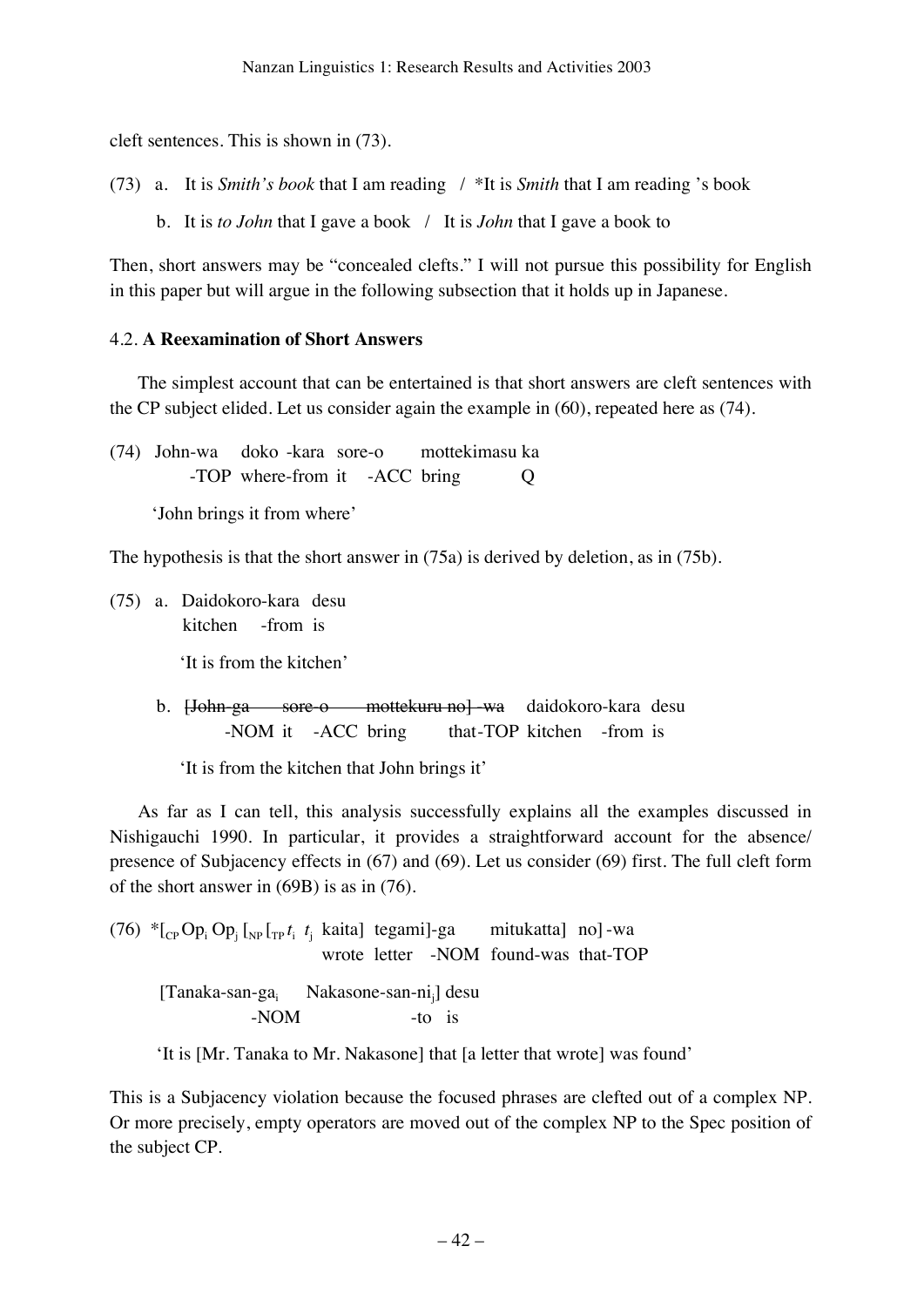On the other hand, the full form of the short answer in (67) would be as in (77).

(77) [Boku-ga [[  $e_i$  kaita] hon]-o yonda no]-wa Austen<sub>i</sub> desu I -NOM wrote book-ACC read -TOP is

'It is Austen that I read [a book that wrote]'

(77) is somewhat awkward, but it is clearly better than  $(76)$ .<sup>13</sup> And this is exactly what we expect because (77) is a "bare NP cleft." As discussed in detail in Section 2, a "bare NP cleft" need not be a cleft in the strict sense. It can be analyzed with the structure in (78), and consequently, it is not subject to Subjacency.

 $(78)$   $\lceil_{\text{NP}} \rceil_{\text{TP}} \dots \text{ pro } \dots \rceil$  no]-wa NP da -TOP is

Although this simple analysis covers a wide range of data, what is actually going on with short answers seems a little more complicated. First, when a short answer consists of a bare NP, as in (67), it is not at all clear what the subject of the sentence is. (80a-b) are possible answers to (79).

(79) Kimi-wa  $\left[\int_{NP}\right]_{TP}$ dono sensei -kara moratta] tegami]-o nakusita no desu ka you -TOP which teacher-from received letter -ACC lost that is Q

'You lost [the letter that you received from which teacher]'

(80) a. (Sore-wa) H-sensei desu it -TOP -Prof. is

'It is Prof. H.'

 b. (Sono sensei -wa) H-sensei desu that teacher-TOP -Prof. is

'That teacher is Prof. H.'

This suggests that a bare NP answer of the form in (81) is possible.

(81) *pro* H-sensei desu -Prof. is

The awkwardness of (77), I believe, has nothing to do with syntax because there are perfect examples with the same structure. For example,

<sup>(</sup>i) [Boku-ga [[  $e_i$  okutte-kureta] tegami]-o nakusite-simatta no]-wa Yamada-san desu I -NOM send -gave letter -ACC lose -have -TOP is

<sup>&#</sup>x27;It is Mr./Ms. Yamada that I have lost [the letter that (he/she) wrote me]'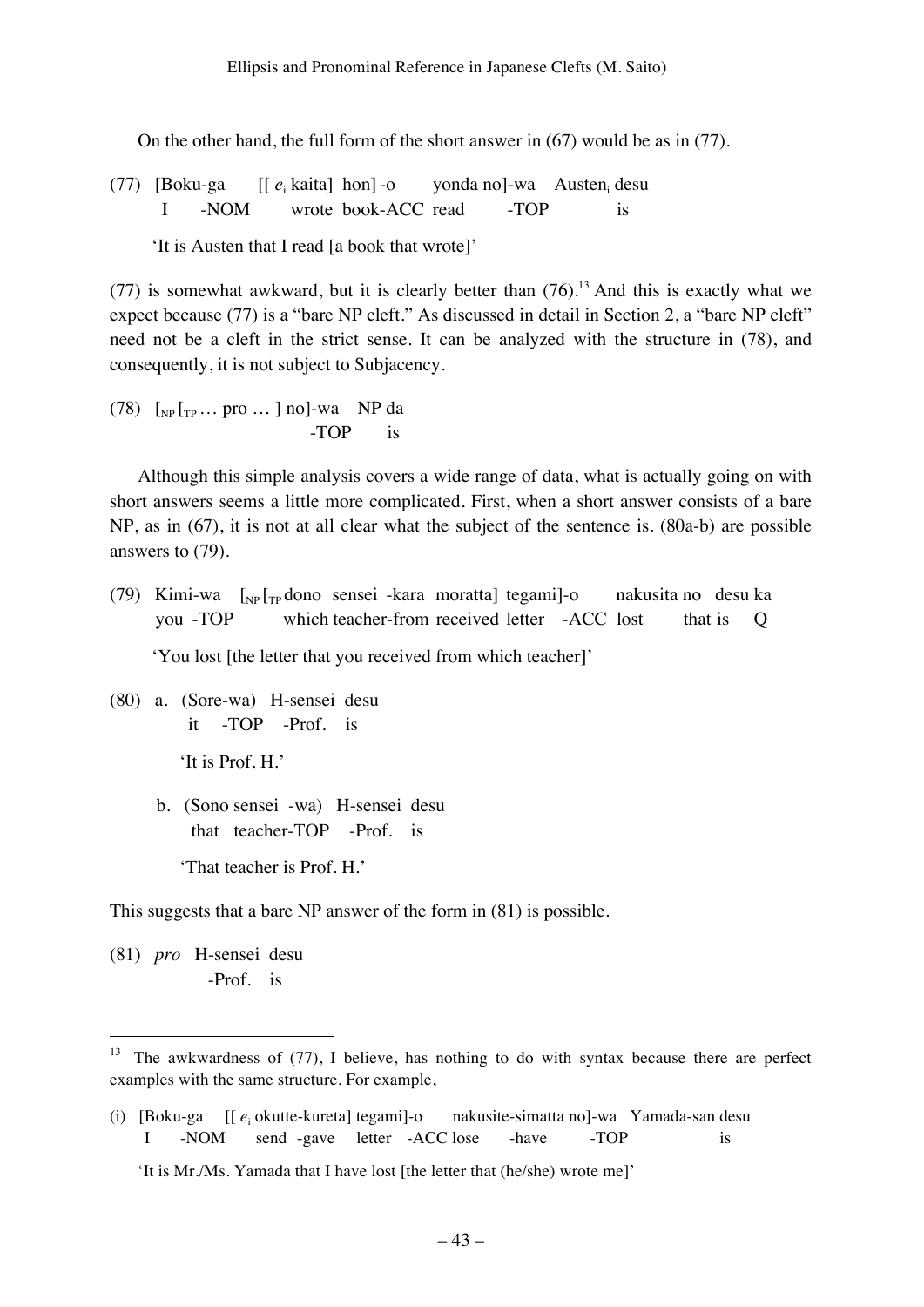Here, the *pro* may be a personal pronoun or the empty version of *sore* 'it' that refers to some sort of event. If this is correct, then whether a bare NP answer is possible depends on whether the sentence can be coherently interpreted with a *pro* subject.

This speculation is confirmed by (82).

(82) A: [NP Dono ginkoo-kara okane -o nusunda doroboo]-ga taihosareta no which bank -from money-ACC stole thief -NOM arrested-was that desu ka

is Q

'[The thief that stole money from which bank] was arrested'

 B: Tookyoo Ginkoo-kara desu -from is

'It is from the Bank of Tokyo'

(82B) is a possible short answer to (82A). It is problematic for the simple cleft analysis because the corresponding PP cleft is out, as shown in (83).

(83)  $*_{C_P}Op_i_{N_P}t_i$  okane -o nusunda doroboo]-ga taihosareta no]-wa money-ACC stole thief -NOM arrested-was -TOP

Tookyoo Ginkoo-kara; desu -from is

'It is from the Bank of Tokyo<sub>i</sub> that [the thief that stole money  $e_i$ ] was arrested'

However, recall from the discussion in Section 2 that PP clefts of this kind become grammatical when the pronoun *sore* 'it' is substituted for the subject CP. The relevant example (23) is repeated here as (84).

(84) A: Kinoo  $\int_{NP}$  dokoka -no ginkoo-kara genkin-ga nusumareta to yuu yesterday somewhere-GEN bank -from cash -NOM stolen-was that nyuusu]-o kikimasita news -ACC heard

'I heard the news yesterday that cash was stolen from a bank somewhere'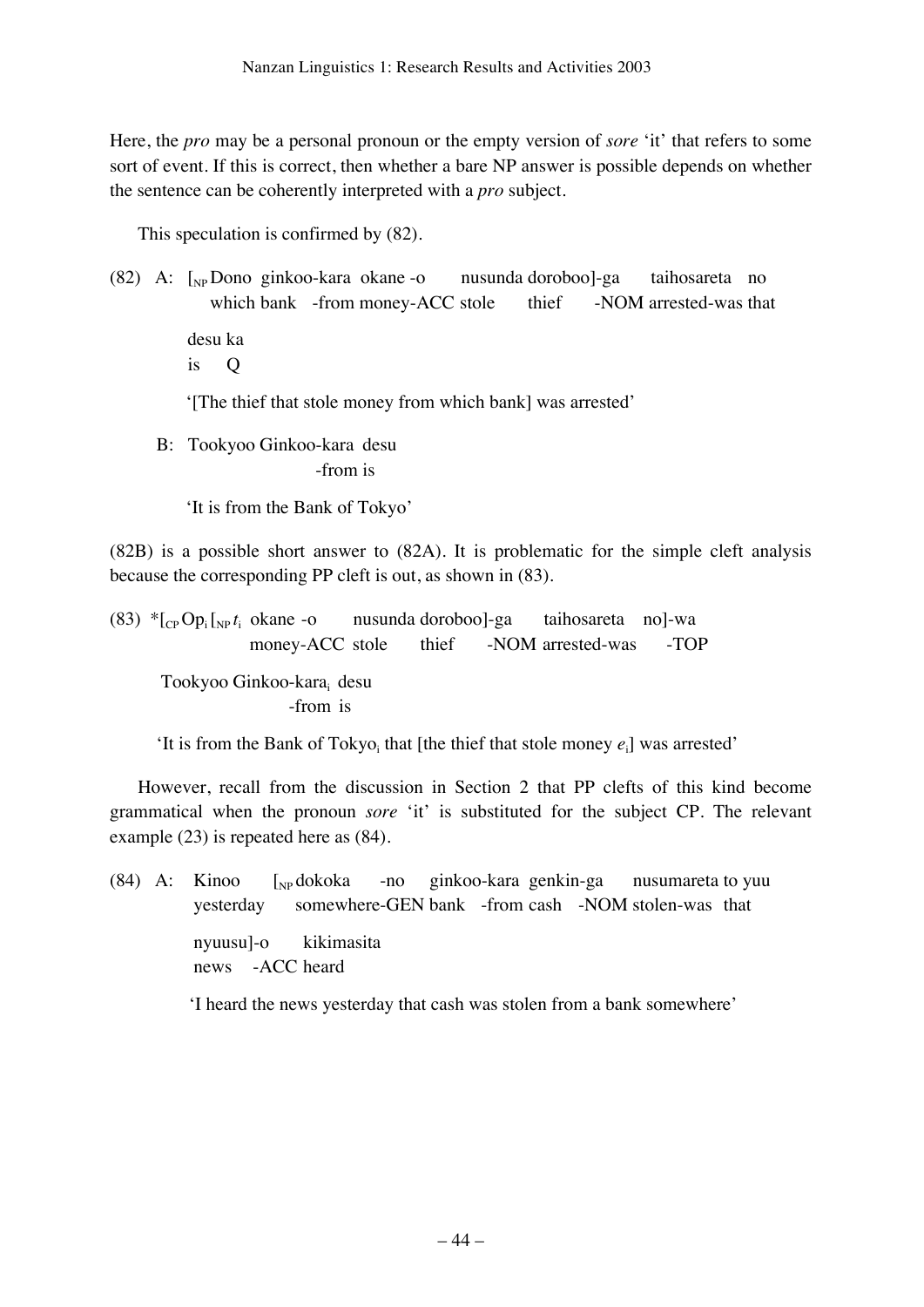- B:  ${}^*$ [<sub>CP</sub> Op<sub>i</sub> [<sub>TP</sub> kinoo [<sub>NP</sub> t<sub>i</sub>  $\begin{bmatrix} \n\psi_1 & \psi_2 & \psi_3 \\
\psi_4 & \psi_5 & \psi_6\n\end{bmatrix}$  (sep kine pusumareta to yuu nyuusu]-o kiita] yesterday cash -NOM stolen-was that news -ACC heard
	- no]-wa Tookyoo Ginkoo-kara<sub>i</sub> desyoo -TOP -from must-be

 'It must be from the Bank of Tokyo that you heard the news yesterday that cash was stolen'

 B': (Sore-wa) Tookyoo Ginkoo-kara desyoo it -TOP -from must-be

'It must be from the Bank of Tokyo'

(84B) and (84B') are possible sequels to (84A). The cleft sentence in (84B) is ruled out by Subjacency. On the other hand, (84B') with the pronominal subject *sore* 'it' is acceptable and can convey the same meaning as (84B). Thus, it is predicted that (82B) is also grammatical with a *pro* subject corresponding to *sore* 'it'. The acceptability of (82B) is in fact unaffected even if we make the subject overt, as in (85).

(85) Sore-wa Tookyoo Ginkoo-kara desu it -TOP -from is

'It is from the Bank of Tokyo'

Note that this is consistent with the unacceptability of the short answer in (69B). The question-answer pair is repeated in (86).

(86) A:  $\lceil \frac{N}{N} \rceil$ <sub>TP</sub> Dare-ga dare-ni kaita] tegami]-ga mitukarimasita ka who -NOM who-to wrote letter -NOM found-was Q

'[A letter [that who wrote to whom]] was found'

 B: #Tanaka-san-ga Nakasone-san-ni desu -NOM -to is

'It is [Mr. Tanaka to Mr. Nakasone]'

This is so because (86B) resists a pronominal subject for some reason. Thus, the answer is still illicit even with an overt pronoun in the subject position, as shown in (87).

(87) #Sore-wa Tanaka-san-ga Nakasone-san-ni desu it -TOP -NOM -to is

'It is [Mr. Tanaka to Mr. Nakasone]'

Thus, the possibility of a short answer correlates with whether the sentence can be interpreted properly with a pronominal subject. In particular, (82) shows that a short answer is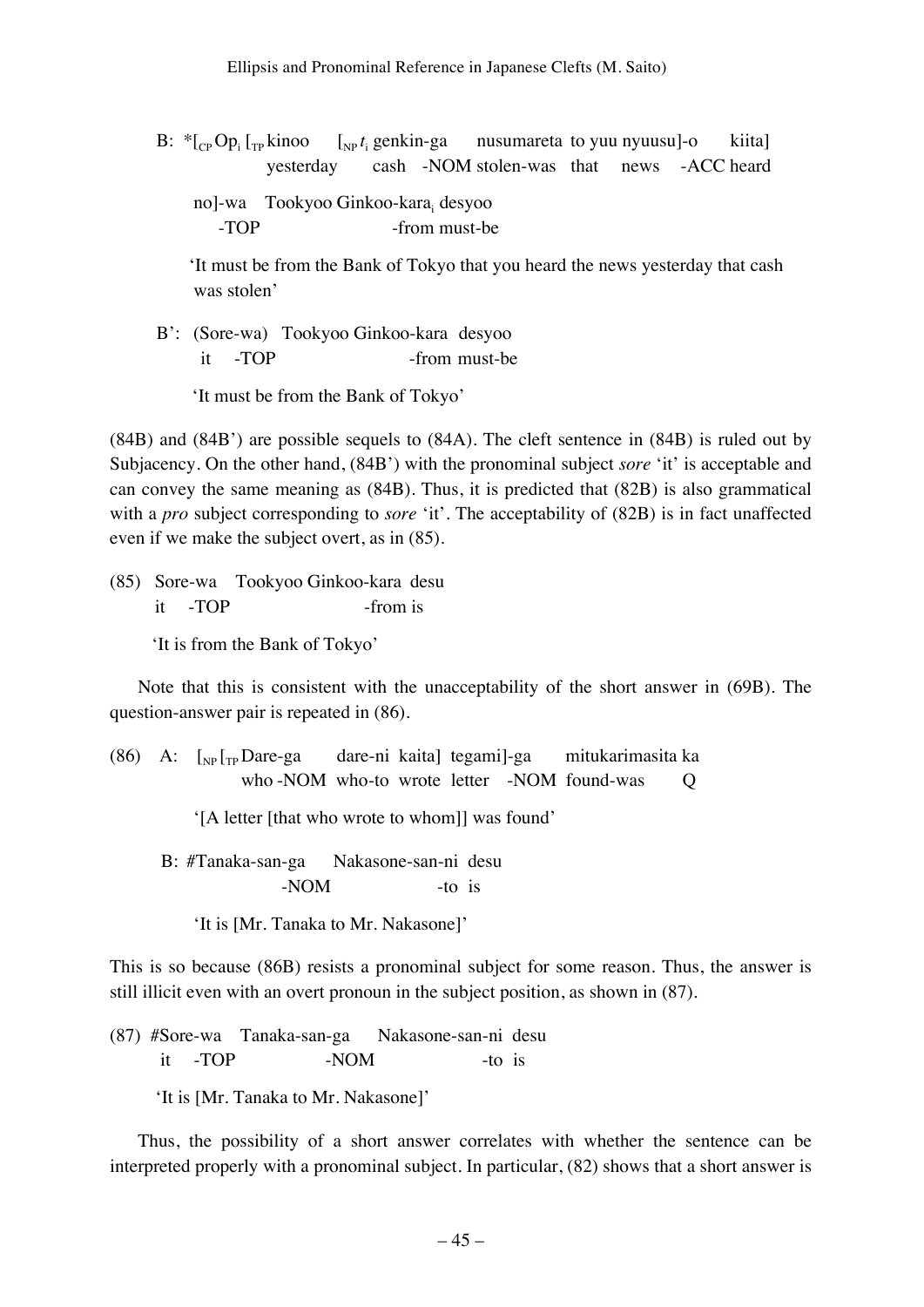possible even when the corresponding cleft sentence is not, as long as it can have a pronoun in the subject position. Then, does this show that Nishigauchi's 1990 Subjacency account for (86B) has to be abandoned? It appears that the legitimacy of a short answer has nothing to do with Subjacency and depends solely on whether *pro* is allowed in the subject position. The answer, however, is negative. We know that (86B) is illicit with a *pro* subject, but the example has another possible representation. That is, nothing prevents it from being a cleft sentence with the subject CP elided, as in (88).

(88) [<sub>CP</sub>-Op<sub>i</sub>-Op<sub>j</sub>-[<sub>NP</sub>-[<sub>TP</sub>- $t_{\rm i}$ -- $t_{\rm j}$ -kaita] tegami]-ga — mitukatta]-no]-wa wrote letter -NOM found-was that-TOP [Tanaka-san-ga<sub>i</sub> Nakasone-san-ni<sub>j</sub>] desu -NOM  $-$ to is

'It is [Mr. Tanaka to Mr. Nakasone] that [a letter that wrote] was found'

It was argued in Section 3, based on the examination of the sluicing phenomenon, that the subject CP in a cleft sentence can be deleted. Then, it should be possible to derive (86B) also from a cleft sentence by deleting the subject CP. It is thus necessary to exclude this derivation to complete the account for the illicitness of (86B). And this is accomplished by Subjacency. That is, the empty-operator movements in (88) violate Subjacency prior to CP-deletion. The only point that we depart from Nishigauchi's account is that Subjacency rules out the emptyoperator movement in cleft formation and not necessarily LF Wh-movement.14

Then, short answers in general have two distinct sources: they may have a *pro* subject or they may be derived from a cleft sentence by deletion of the subject CP. When a pro subject is disallowed for some reason, CP-deletion becomes the only possible derivation. It is in this case that the Subjacency effects become visible. This conclusion predicts that Subjacency effects should be detected in "sluicing" in roughly the same way as in short answers. This is so because, according to the account proposed here, short answers and "sluicing" are both concealed clefts with a pronominal subject or an elided CP subject. Recall that the sluicing examples are ambiguous in this way, but sloppy interpretation is allowed only when they are derived by CP-deletion.

Takahashi 1994 maintains that Japanese sluicing is subject to Subjacency in general, but as far as I can see, the data are not straightforward. Thus, (89B), which roughly corresponds

Then, what violates Subjacency in examples such as (86B) must be step (i), that is, LF Wh-movement.

 <sup>14</sup> It should be noted that there is a way to maintain Nishigauchi's account as such under the LFcopying theory of ellipsis. Suppose that the LF-copying proceeds as follows:

<sup>(</sup>i) LF Wh-movement in the antecedent clause.

<sup>(</sup>ii) Vehicle change to substitute an empty operator for the Wh-phrase in the CP Spec of the antecedent clause.

<sup>(</sup>iii) Copying of the antecedent into the ellipsis site.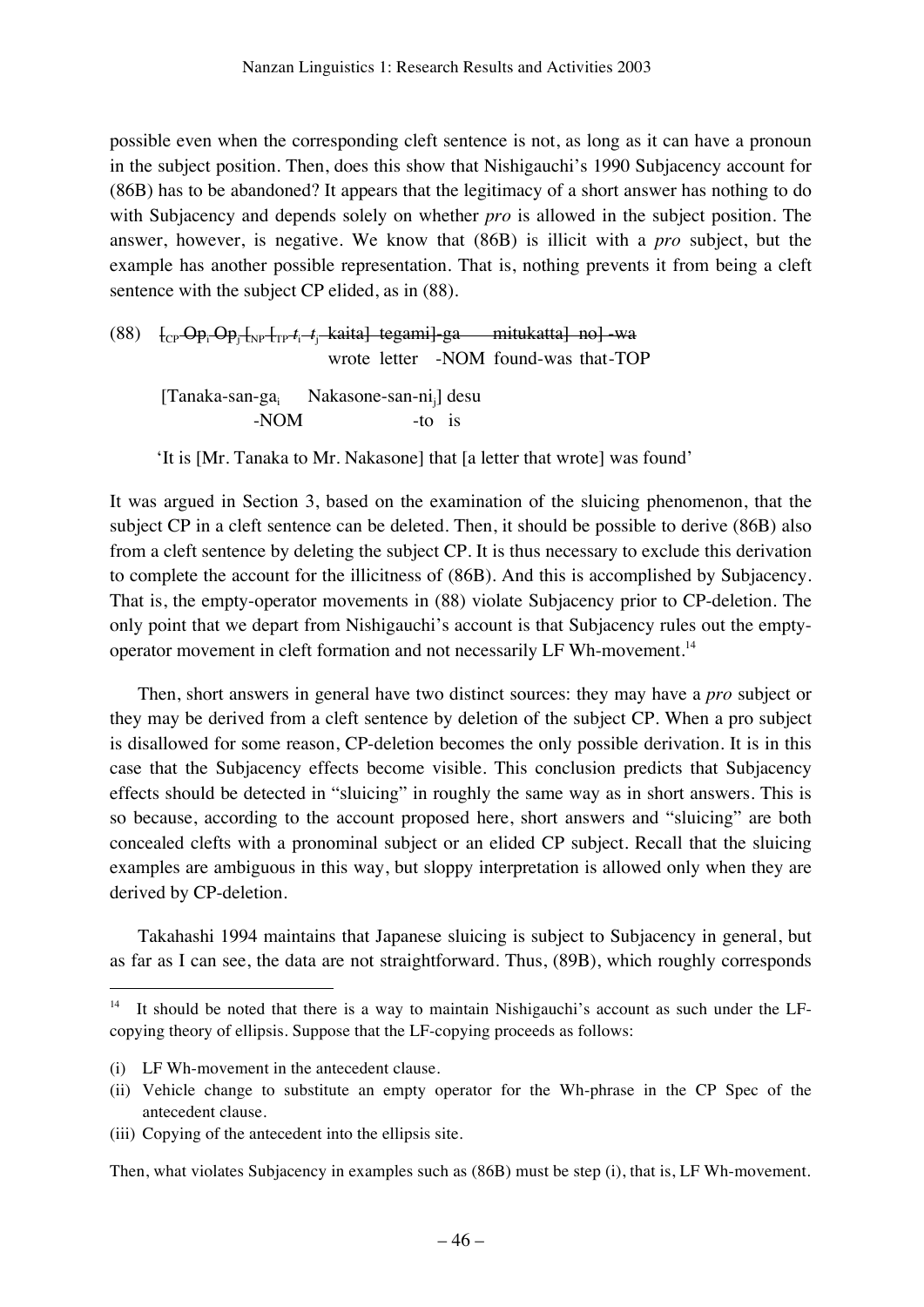to (82B), seems acceptable.

(89) A:  $\lceil_{NP}$ Dokoka -no ginkoo-kara okane -o nusunda doroboo]-ga somewhere-GEN bank -from money-ACC stole thief -NOM taihosareta sooda arrested-was I-heard

'I heard that they arrested the thief that stole money from a bank somewhere'

 B: Demo, boku-wa [ (sore-ga) Tookyoo Ginkoo-kara kadooka]-wa siranai but I -TOP it -NOM -from whether -TOP know-not 'But, I don't know whether it is from the Bank of Tokyo'

On the other hand, (90B), the "sluicing counterpart" of (86B), sounds worse.

(90) A: [NP Dareka -ga dareka -ni kaita tegami]-ga mitukatta sooda someone-NOM someone-to wrote letter -NOM found-was I-heard

'I heard that they found a letter that someone wrote someone'

 B: #Demo, boku-wa [ (sore-ga) Tanaka-san-ga Nakasone-san-ni kadooka]-wa but I -TOP it -NOM -NOM -NOM -to whether -TOP siranai

know-not

'But, I don't know whether it was [Mr. Tanaka to Mr. Nakasone]'

The judgment for examples like (89B) and (90B) is subtle, and there is much individual variation.<sup>15</sup> But (90B) seems degraded as a sequel to (90A), and if it is, it provides further evidence for the Subjacency account of (86B) suggested earlier. Its marginal status indicates that it resists a pronominal subject in the embedded clause for some reason. Further, when *sore-ga* 'it-NOM' is missing, its derivation by CP-deletion should be marginal at best and possibly worse. This follows from Subjacency because the empty operators move out of a complex NP prior to CP-deletion, as illustrated in (91).

<sup>&</sup>lt;sup>15</sup> Individual variation is not unexpected here because the acceptability of examples like (89B) and (90B) depends in part on whether a pronominal subject is allowed in the embedded clause, which in turn is undoubtedly based on factors independent of syntax. Nevertheless, it seems to me that (90B) is clearly better as a sequel to (i) than as a sequel to (90A).

<sup>(</sup>i) Dareka -ga dareka -ni tegami-o kaita sooda someone-NOM someone-to letter -ACC wrote I-heard

 <sup>&#</sup>x27;I heard that someone wrote someone a letter'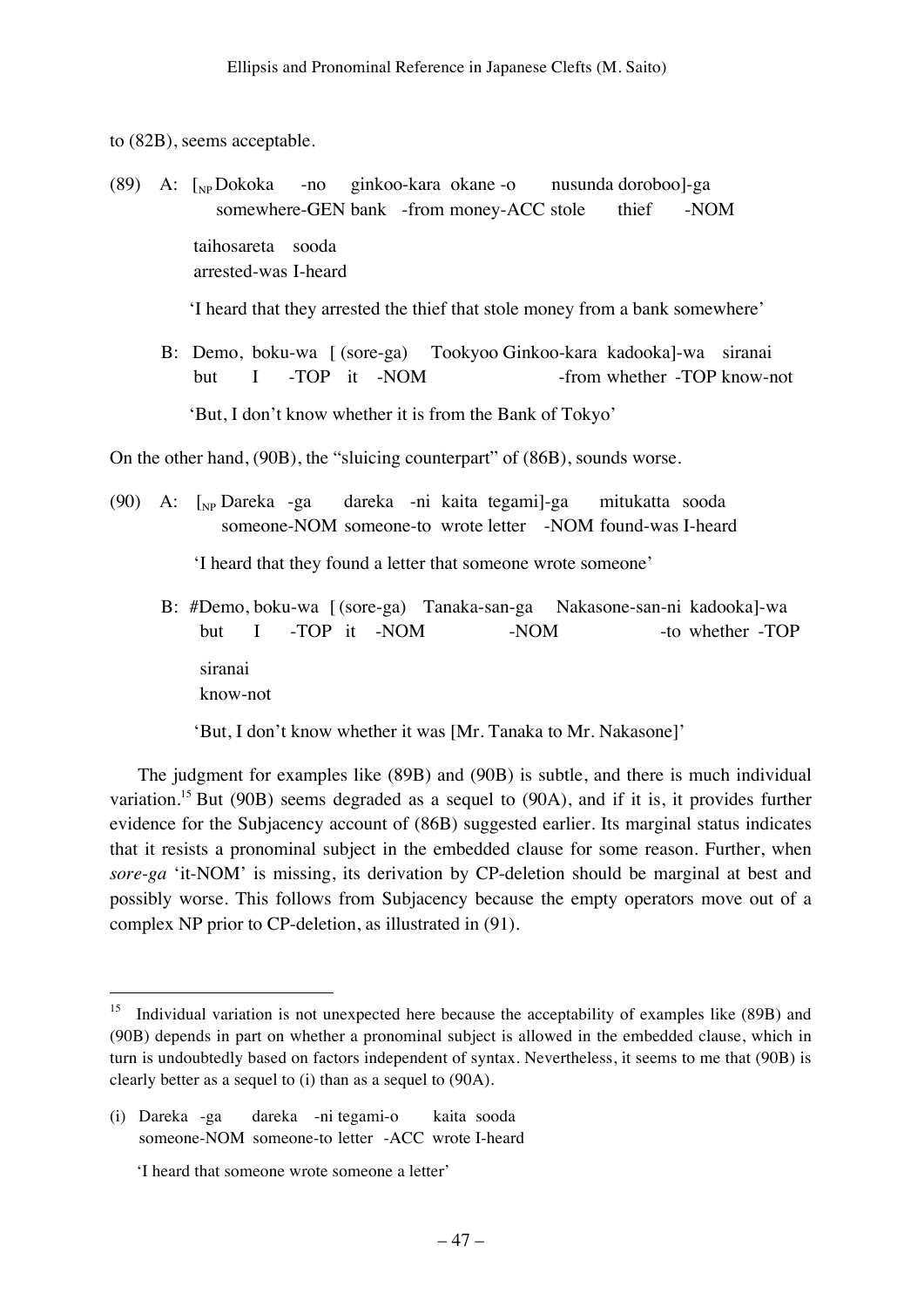|  |                          | (91) *Demo, boku-wa $\left[_{\text{CP}}\right]_{\text{TP}}$ $\left[_{\text{CP}}\right]_{\text{CP}}$ $\Theta_{P_i}$ $\Theta_{P_i}$ $\left[_{\text{TP}}\right]_{\text{FP}}$ $\left[_{t_i}$ $t_i$ kaita] tegami] ga mitukatta] no] ga |                                  |  |  |
|--|--------------------------|------------------------------------------------------------------------------------------------------------------------------------------------------------------------------------------------------------------------------------|----------------------------------|--|--|
|  | $but \quad I \quad -TOP$ |                                                                                                                                                                                                                                    | wrote letter -NOM found-was -NOM |  |  |
|  | $-NOM$                   | Tanaka-san-ga Nakasone-san-ni $(da)$ ] kadooka]-wa siranai                                                                                                                                                                         | -to is whether -TOP know-not     |  |  |

### **5. Conclusion and Further Issues**

In this paper, I argued that the argument ellipsis hypothesis of Kim 1999 and Oku 1998 solves some old problems in Japanese syntax. First, it solves the apparent paradox with the sluicing phenomenon discussed in Takahashi 1994, which is that some examples are clearly concealed clefts and yet allow sloppy interpretation. Second, it enables us to sharpen Nishigauchi's 1990 analysis of Wh-question/answer pairs and pinpoint exactly where Subjacency effects are detected in short answers. If the arguments in this paper hold, they provide further support for the argument ellipsis hypothesis.

The analysis proposed in this paper, if correct, also raises fundamental theoretical issues. The first concerns the overall analysis of deletion phenomena in Japanese. The argument ellipsis hypothesis already casts doubts on whether the language has VP-deletion. Although there is no direct evidence against it, it is redundant. And the analysis of the sluicing phenomenon as concealed clefts raises similar doubts on sluicing. Thus, whether Japanese has VP-deletion and sluicing seems to be an open question at this point. Another question that the argument ellipsis hypothesis raises is why the phenomenon exists in Japanese (and Korean) but not in other languages such as English. Although tentative hypotheses are presented in Oku 1998 and Saito 2003, further investigation is clearly needed to address this question properly.

The second major issue has to do with the general relation of Subjacency and ellipsis. It has been observed since Ross 1969 that sluicing remedies Subjacency violations. (92) is one of his examples.

(92) She kissed a man who bit one of my friends but Tom doesn't realize which one of my friends (\*she kissed a man who bit)

In the second sentence of (92), *which one of my friends* moves out of a complex NP but sluicing makes the sentence grammatical. On the other hand, Fox and Lasnik 2003 argue that VP-deletion is constrained by a locality condition stronger than Subjacency when there is no Wh-movement in the antecedent. Thus, we have the contrast between (93a) and (93b).

- (93) a. \*I know that John said that Mary read a certain book, but I don't know which one he did
	- b. I know which book John said that Mary read, but YOU don't know which one he did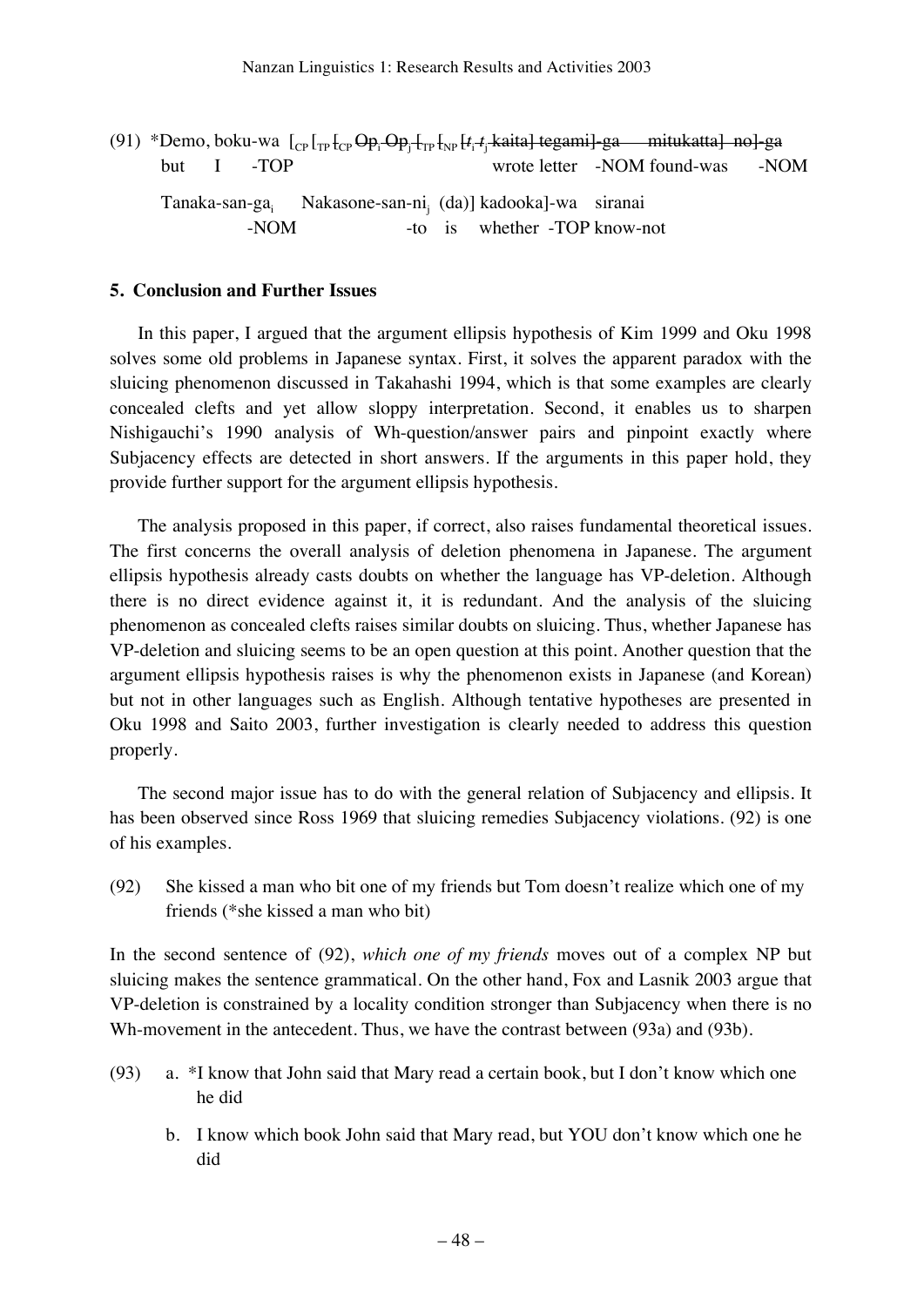It is beyond the scope of this paper to get into this difference between sluicing and VPdeletion. I will instead simply refer the reader to the detailed discussion in Merchant 1999 and Fox and Lasnik 2003. But I would like to point out that if the analysis in this paper is correct, it provides additional data that are relevant to the issue. That is, unlike sluicing, argument deletion in Japanese does not salvage Subjacency violations. It seems then that there may be a three-way contrast among sluicing, VP-deletion, and argument deletion. This makes it more difficult to formulate the precise relation between Subjacency and deletion, but the facts of argument deletion, I hope, will provide a clue for the understanding of the nature of this relation.

### **References**

- Chung, S., W. Ladusaw and J. McCloskey (1995) "Sluicing and Logical Form," *Natural Language Semantics* 3, 239-282.
- Emonds, J. (1976) *A Transformational Approach to English Syntax*, Academic Press, New York.
- Fiengo, R. and R. May (1994) *Indices and Identity*, MIT Press, Cambridge, Mass.
- Fox, D. and H. Lasnik (2003) "Successive-Cyclic Movement and Island Repair," *Linguistic Inquiry* 34, 143-154.
- Hankamer, J. and I. Sag (1976) "Deep and Surface Anaphora," *Linguistic Inquiry* 7, 391-426.
- Hoji, H. (1990) "Theories of Anaphora and Aspects of Japanese Syntax," unpublished ms., University of Southern California.
- Huang, C.-T. J. (1982) *Logical Relations in Chinese and the Theory of Grammar*, Ph.D. dissertation, MIT.
- Huang, C.-T. J. (1987) "Remarks on Empty Categories in Chinese," *Linguistic Inquiry* 18, 321-337.
- Kayne, R. (1983) "Connectedness," *Linguistic Inquiry* 14, 223-249.
- Kim, S.-W. (1999) "Sloppy/Strict Identity, Empty Objects, and NP Ellipsis," *Journal of East Asian Linguistics* 8, 255-284.
- Kizu, M. (1997) "Sluicing in Wh-in-situ Languages," *CLS* 33 (Papers from the Main Session), 231- 244.
- Koizumi, M. (1995) *Phrase Structure in Minimalist Syntax*, Ph.D. dissertation, MIT.
- Kuno, S. (1973) *The Structure of the Japanese Language*, MIT Press, Cambridge, Mass.
- Kuroda, S.-Y. (1988) "Whether We Agree or Not: A Comparative Syntax of English and Japanese," *Linguisticae Investigationes* 12, 1-47.
- Kuwabara, K. (1997) "On the Properties of Truncated Clauses in Japanese," in K. Inoue, ed., *Researching and Verifying an Advanced Theory of Human Languages*, Kanda University of International Studies, 61-83.
- Lasnik, H. and M. Saito (1992) *Move-*α*: Conditions on its Application and Output,* MIT Press, Cambridge, Mass.
- Lobeck, A. (1990) "Functional Heads as Proper Governors," *NELS* 20, 348-362.
- Merchant, J. (2001) *The Syntax of Silence*, Oxford University Press, Oxford.